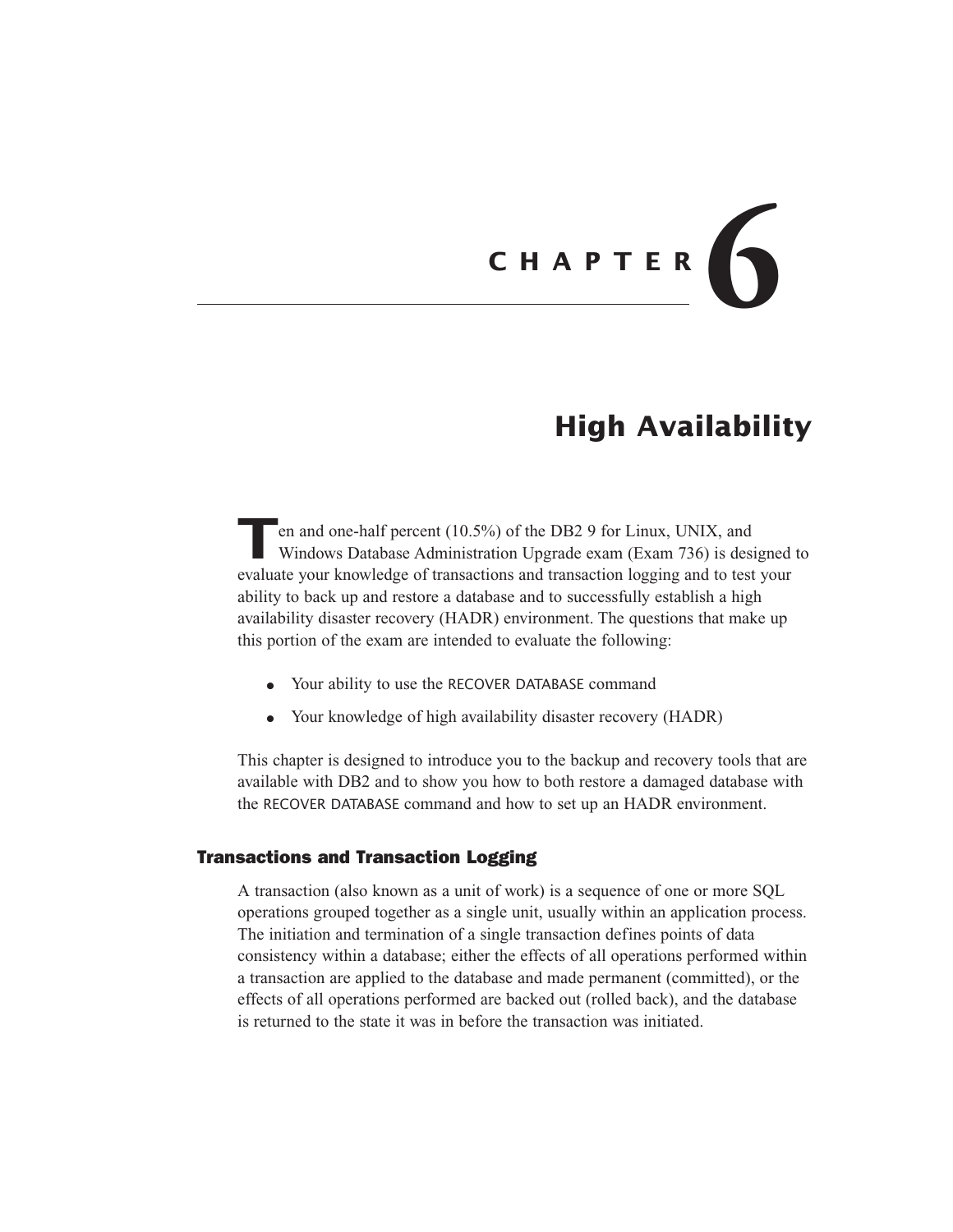In most cases, transactions are initiated the first time an executable SQL statement is executed after a connection to a database has been made or immediately after a preexisting transaction has been terminated. Once initiated, transactions can be implicitly terminated using a feature known as "automatic commit" (in which case, each executable SQL statement is treated as a single transaction, and any changes made by that statement are applied to the database if the statement executes successfully or are discarded if the statement fails), or they can be explicitly terminated by executing the COMMIT or the ROLLBACK SQL statement. The basic syntax for these two statements is:

COMMIT <WORK>

and

ROLLBACK <WORK>

When the COMMIT statement is used to terminate a transaction, all changes made to the database since the transaction began are made permanent. On the other hand, when the ROLLBACK statement is used, all changes made are backed out, and the database is returned to the state it was in just before the transaction began.

Transaction logging is simply a process used to keep track of changes made to a database (by a transaction), *as they occur*. Each time an update or a delete operation is performed, the page containing the record to be updated/deleted is retrieved from storage and copied to the appropriate buffer pool, where it is then modified by the update/delete operation. (If a new record is created by an insert operation, that record is created directly in the appropriate buffer pool.) Once the record has been modified (or inserted), a record reflecting the modification/insertion is written to the log buffer, which is simply another designated storage area in memory. If an insert operation is performed, a record containing the new row is written to the log buffer; if a delete operation is performed, a record containing the row's original values is written to the log buffer; and if an update operation is performed, a record containing the row's original values, combined with the row's new values, is written to the log buffer. (If replication has not been enabled, an Exclusive OR operation is performed using the "before" and "after" rows and the results are written to the log buffer.)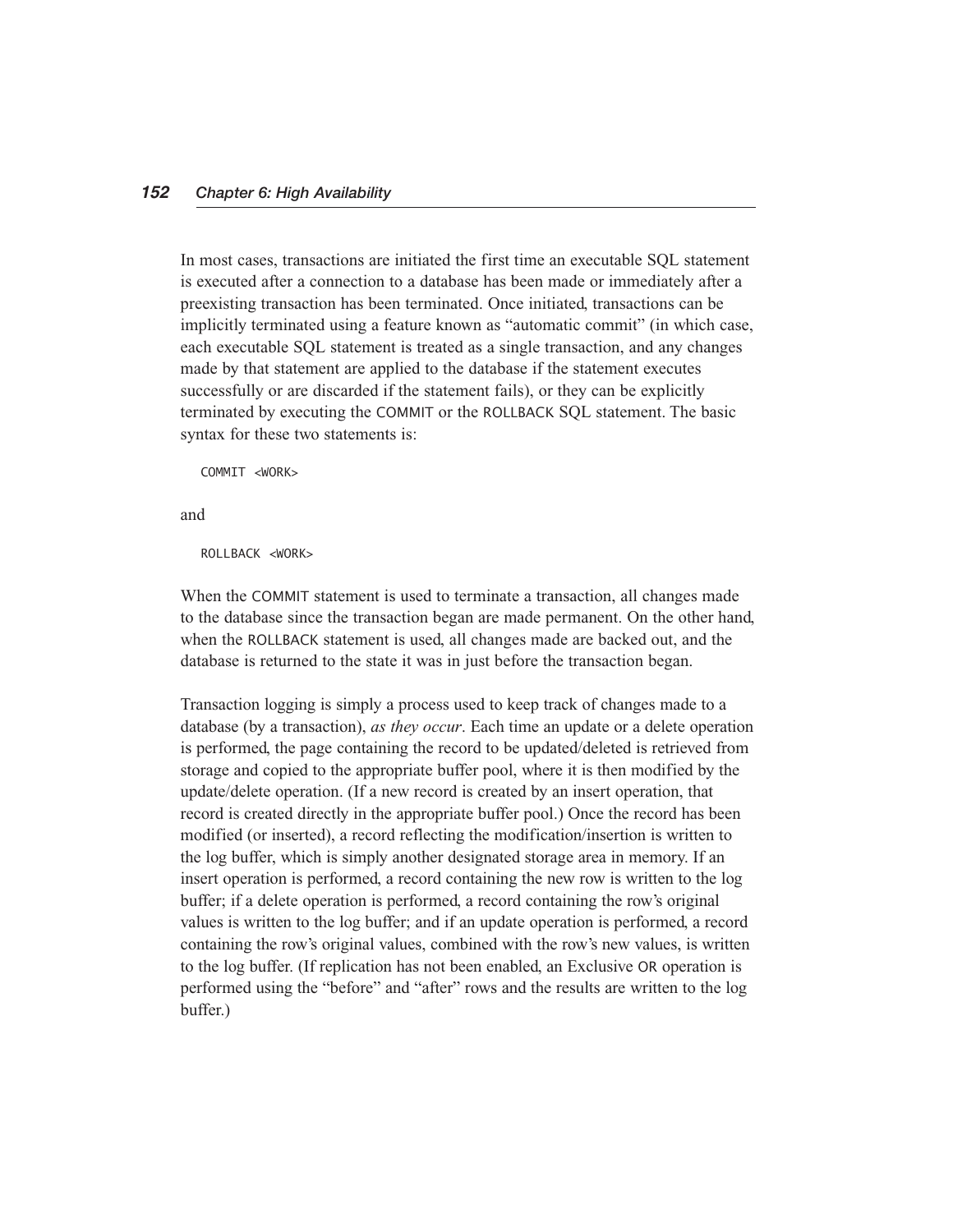Whenever buffer pool I/O page cleaners are activated, the log buffer becomes full, or a transaction is terminated (by being committed or rolled back), all records stored in the log buffer are immediately written to one or more log files stored on disk. As soon as all log records associated with a particular transaction have been externalized to one or more log files, the effects of the transaction itself are recorded in the database (i.e., executed against the appropriate table space containers for permanent storage). The modified data pages remain in memory, where they can be quickly accessed if necessary—eventually, they will be overwritten as newer pages are retrieved from storage. The transaction logging process can be seen in Figure 6–1.



Since log records are externalized frequently and because changes made by a particular transaction are only externalized to the database when the transaction itself is successfully terminated, the ability to return a database to a consistent state after a failure occurs is guaranteed—when the database is restarted, log records are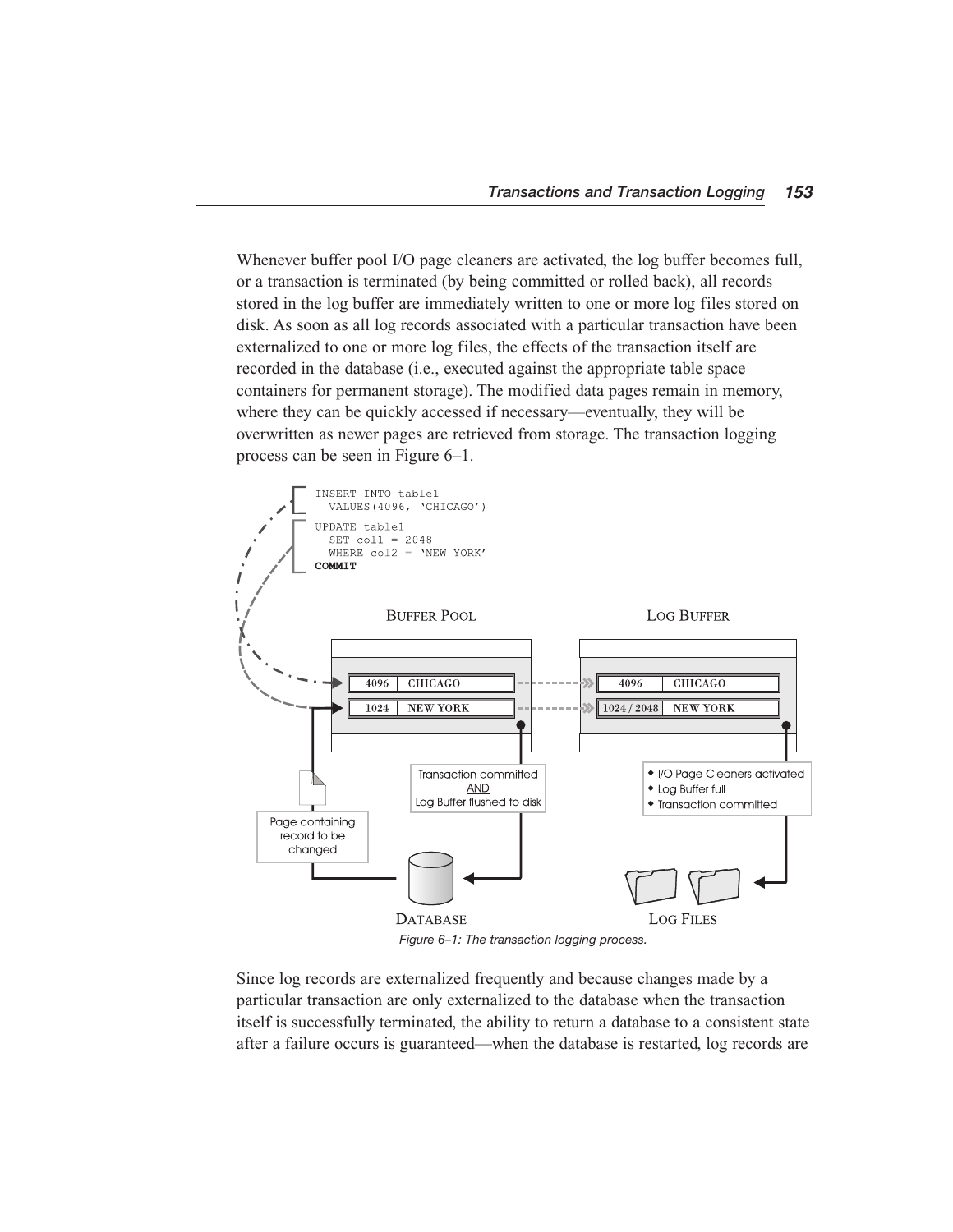analyzed, and each record that has a corresponding COMMIT record is reapplied to the database; every record that does not have a corresponding COMMIT record is either ignored or backed out (which is why "before" and "after" information is recorded for all update operations).

# Database Recovery Concepts

Over time, a database can encounter any number of problems, including power interruptions, storage media failure, and application abends. All of these can result in database failure, and each failure scenario requires a different recovery action.

The concept of backing up a database is the same as that of backing up any other set of data files: you make a copy of the data and store it on a different medium where it can be accessed in the event the original becomes damaged or destroyed. The simplest way to back up a database is to shut it down to ensure that no further transactions are processed and then back it up using the Backup utility provided with DB2. Once a backup image has been created, you can use it to rebuild the database later if for some reason it becomes damaged or corrupted.

The process of rebuilding a database is known as recovery, and three types of recovery are available with DB2:

- Crash recovery
- Version recovery
- Roll-forward recovery

#### *Crash Recovery*

Crash recovery is performed by using information stored in the transaction log files to complete any committed transactions that were in memory (but had not yet been externalized to storage) when the transaction failure occurred, roll back any incomplete transactions found, and purge any uncommitted transactions from memory. Once a database is returned to a consistent and usable state, it has attained what is known as a "point of consistency." Crash recovery is illustrated in Figure 6–2.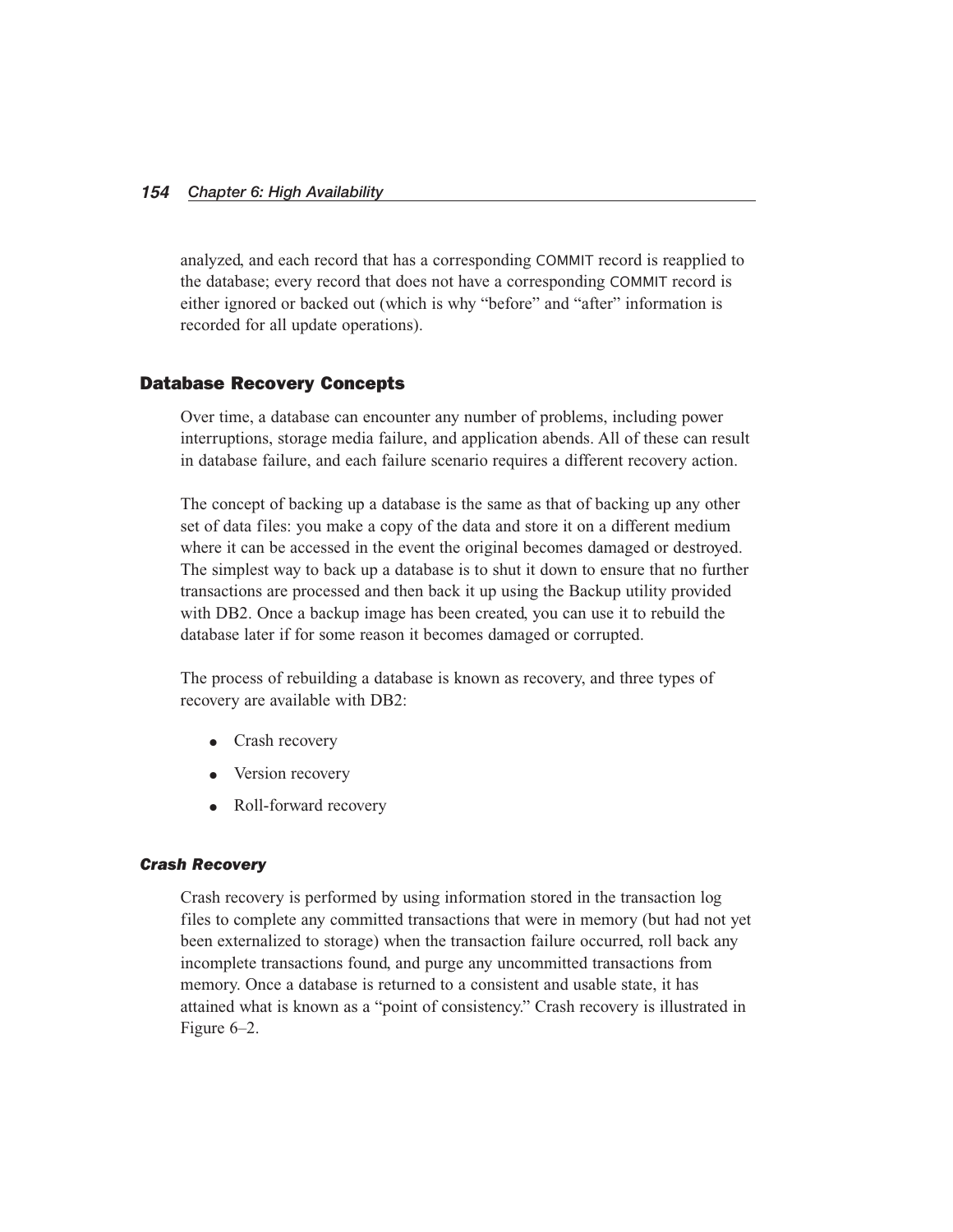

**TIME** *Figure 6–2: Crash recovery.*

A crash recovery operation is initiated by executing the RESTART DATABASE command.

#### *Version Recovery*

Version recovery is the process used to return a database to the state it was in at the time a particular backup image was made. Version recovery is performed by replacing the current version of a database with a previous version, using a copy that was made with a backup operation—the entire database is rebuilt using a backup image that was created earlier. Unfortunately, when a version recovery is performed, all changes made to the database since the backup image used was created are lost. Version recovery is illustrated in Figure 6–3.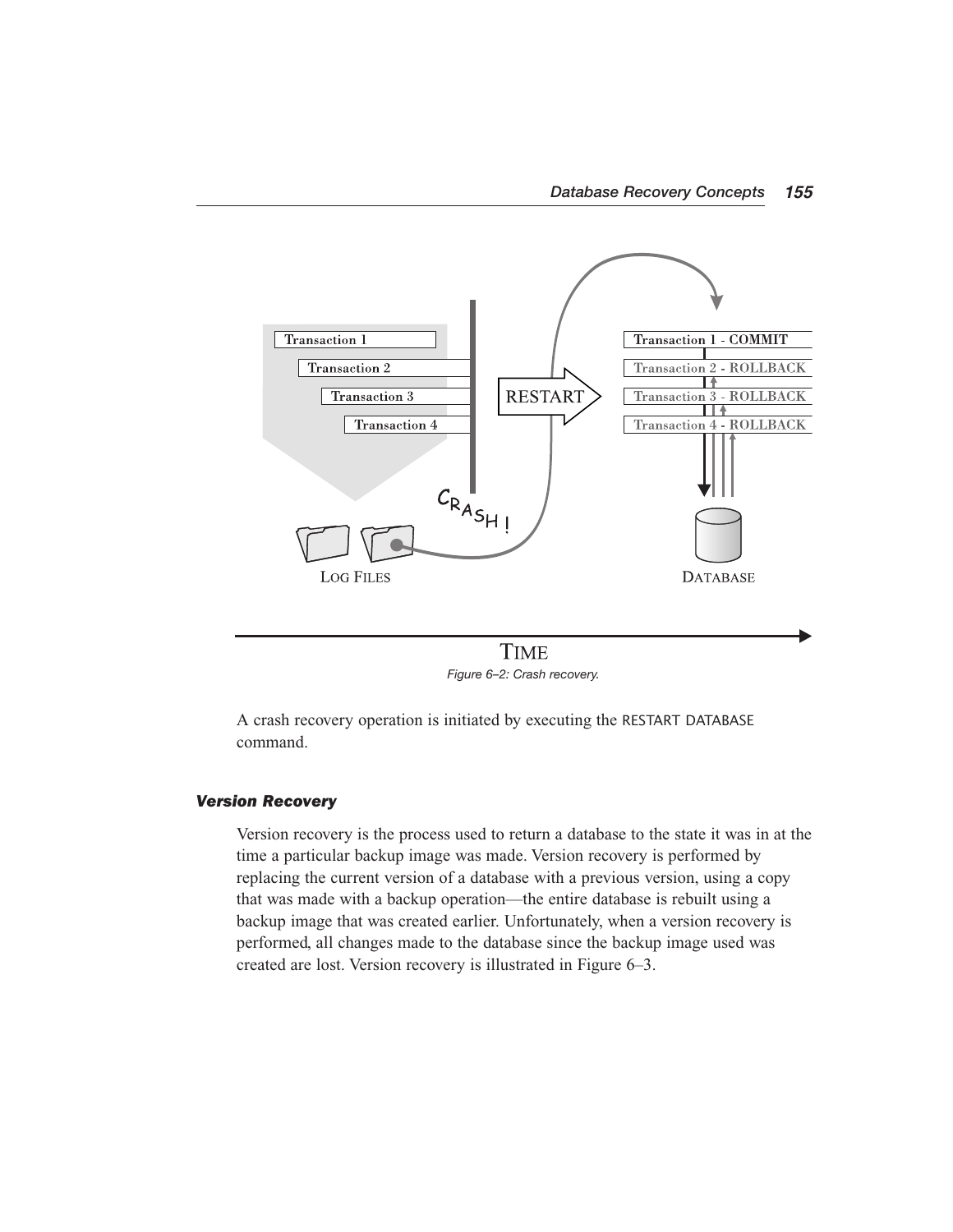

**TIME** *Figure 6–3: Version recovery.*

A version recovery operation is initiated by executing the RESTORE DATABASE command; database backup images needed for version recovery operations are generated by executing the BACKUP DATABASE command.

#### *Roll-Forward Recovery*

Roll-forward recovery takes version recovery one step farther by rebuilding a database or one or more individual table spaces using a backup image and replaying information stored in transaction log files to return the database/table spaces to the state they were in at an exact point in time. In order to perform a rollforward recovery operation, you must have archival logging enabled, you must have either a full backup image of the database or a complete set of table space backup images available, and you must have access to all archived log files that have been created since the backup image(s) were made. Roll-forward recovery is illustrated in Figure 6–4.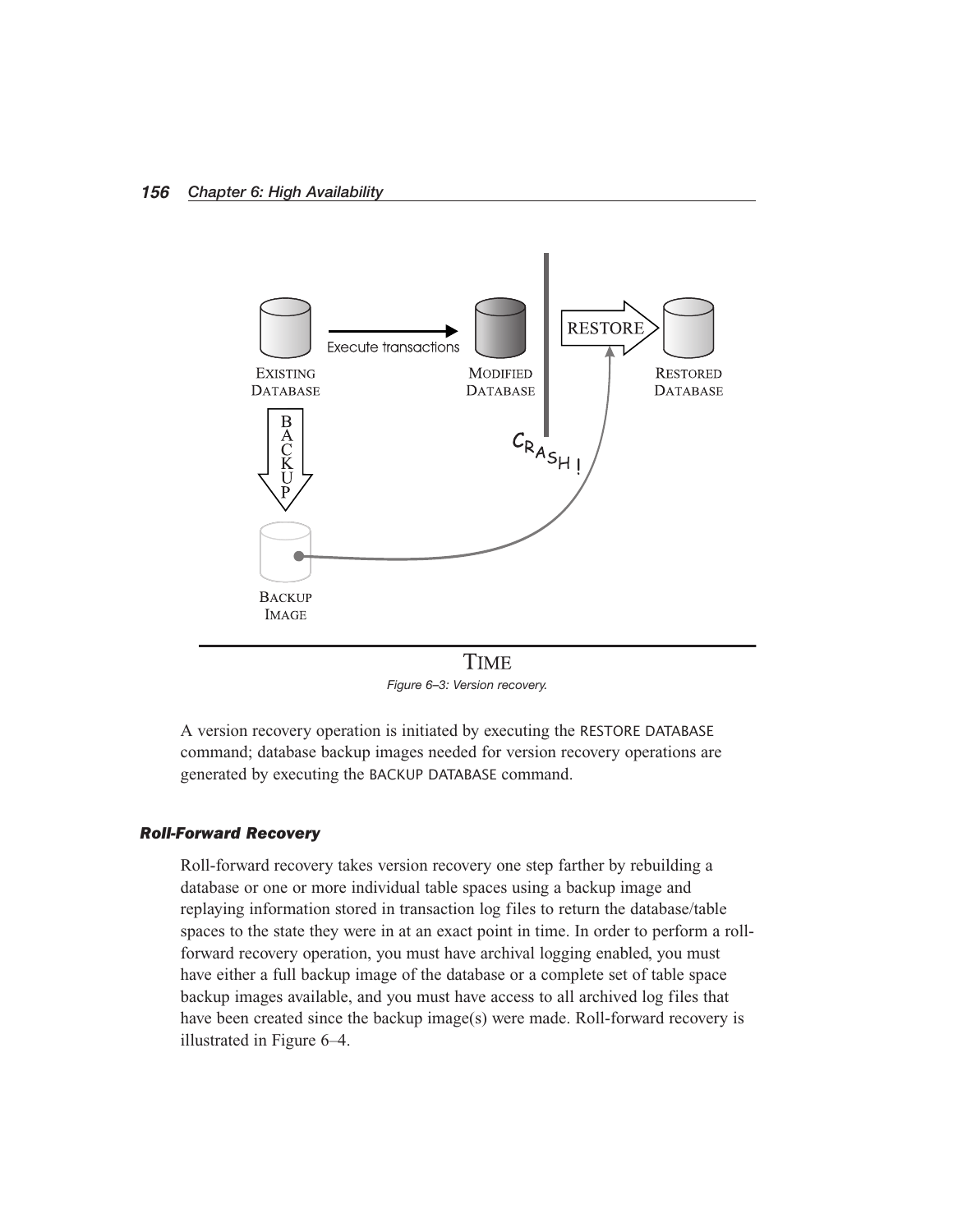

*Figure 6–4: Roll-forward recovery.*

A roll-forward recovery operation is initiated by executing the ROLLFORWARD DATABASE command.

#### *A Word About the Recovery History File*

When a new DB2 database is created, a special file known as the recovery history file is built as part of the database creation process. This file is used to log historical information about specific actions that are performed against the database with which the file is associated. Specifically, records are written to the recovery history file whenever any of the following actions are performed:

- A backup image of any type is created.
- A version recovery operation is performed either on the database or on one of its table spaces.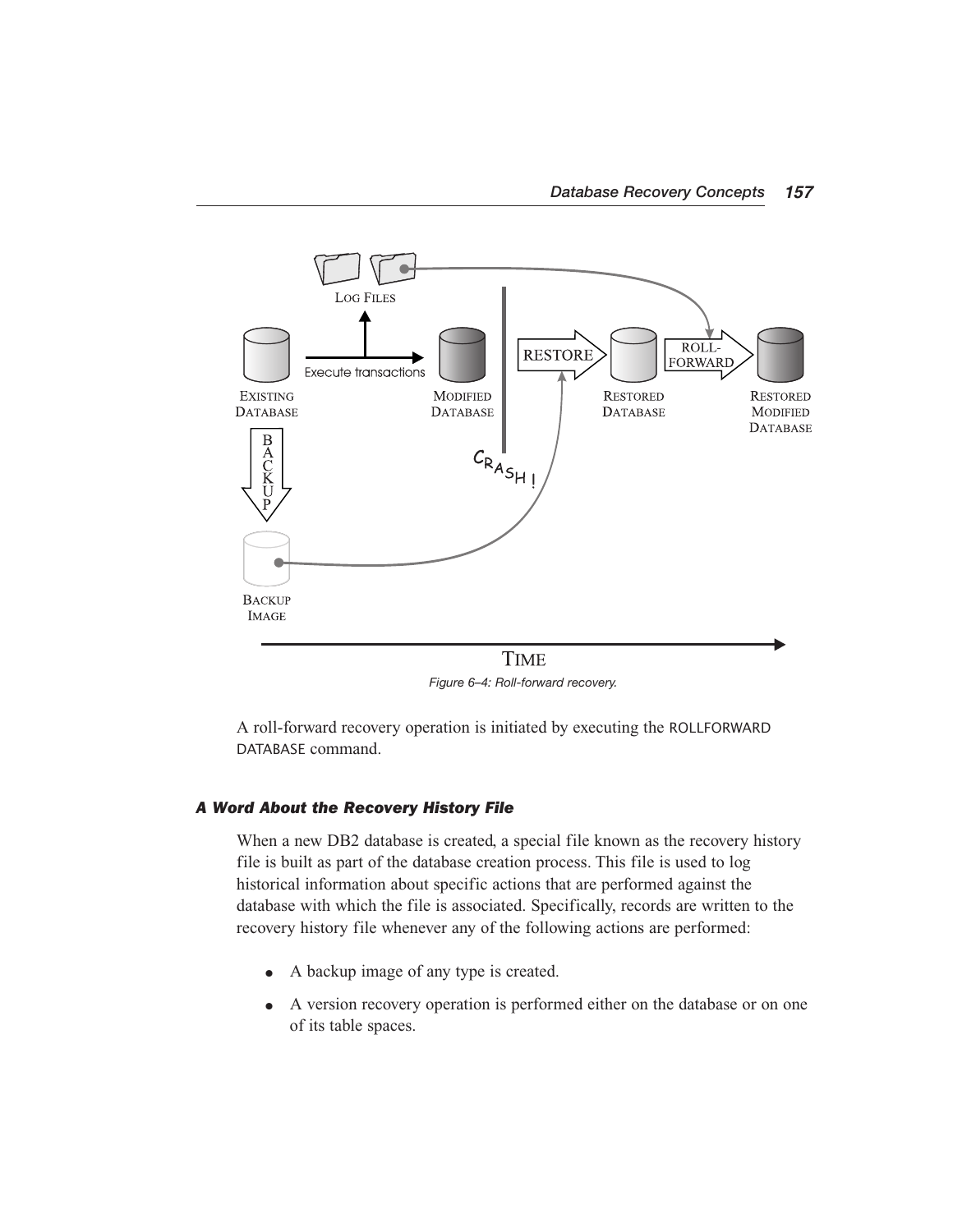- A table is loaded, using the Load utility.
- A roll-forward recovery operation is performed either on the database or on one of its table spaces.
- A table space is altered.
- A table space is quiesced.
- Data in a table is reorganized, using the REORG utility.
- Statistics for a table are updated, using the RUNSTATS utility.
- A table is deleted (dropped).

In addition to identifying the event that was performed, each entry in the recovery history file identifies the date and time the event took place, how the event took place, and the table spaces and tables that were affected and, if the action was a backup operation, the location where the backup image produced was stored, along with information on how to access this image. And because the recovery history file contains image location information for each backup image available, it can act as a tracking and verification mechanism during version recovery operations.

#### The DB2 Recover Utility

While the RESTORE DATABASE command can be used to return a database to the state it was in at the time a backup image was made, and the ROLLFORWARD DATABASE command can be used to replay information recorded in a database's transaction log files to return a database to the state it was in at a specific point in time, if you have a current recovery history file, you can perform both operations in a single step using the Recover utility.

Introduced in DB2 9, the Recover utility performs the necessary restore and rollforward operations to recover a database to a specific point in time, based on information found in the recovery history file. The Recovery utility is invoked by executing the RECOVER DATABASE command. The basic syntax for this command is:

RECOVER [DATABASE | DB] [DatabaseAlias] <TO [PointInTime] <USING [UTC | LOCAL] TIME>> <ON ALL DBPARTITIONNUMS> <USER [UserName] <USING [Password]>>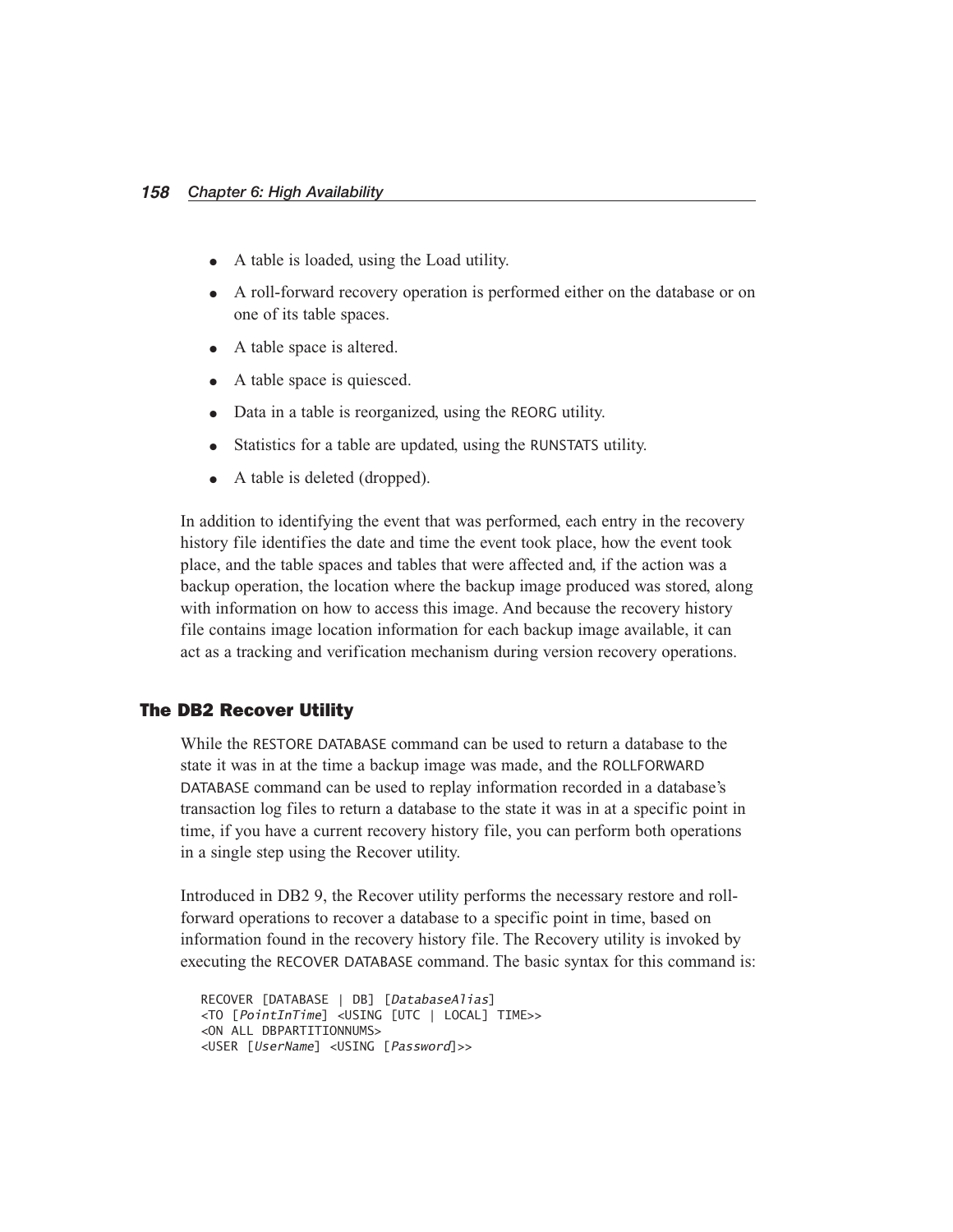```
<USING HISTORY FILE ([HistoryFile])> 
  <OVERFLOW LOG PATH ([LogDirectory] ,...)>
  <RESTART>
or
  RECOVER [DATABASE | DB] [DatabaseAlias]
  <TO END OF LOGS
       <ON ALL DBPARTITIONNUMS |
        ON DBPARTITIONNUM<S> ([PartitionNum],...)>>
  <USER [UserName] <USING [Password]>> 
  <USING HISTORY FILE ([HistoryFile])> 
  <OVERFLOW LOG PATH ([LogDirectory] ,...)>
  <RESTART>
```
#### where:

- *DatabaseAlias* Identifies the alias assigned to the database associated with the backup image that is to be used to perform a version recovery operation.
- *PointInTime* Identifies a specific point in time, identified by a timestamp value in the form *yyyy-mm-dd-hh.mm.ss.nnnnnn* (year, month, day, hour, minutes, seconds, microseconds), to which the database is to be rolled forward. (Only transactions that took place before and up to the date and time specified will be reapplied to the database.)
- *PartitionNum* Identifies, by number, one or more database partitions (identified in the db2nodes.cfg file) that transactions are to be rolled forward on. In a partitioned database environment, the Recover utility must be invoked from the catalog partition of the database.
- *UserName* Identifies the name assigned to a specific user under whom the recovery operation is to be performed.
- *Password* Identifies the password that corresponds to the name of the user under whom the recovery operation is to be performed.
- *HistoryFile* Identifies the name assigned to the recovery history log file that is to be used by the Recovery utility.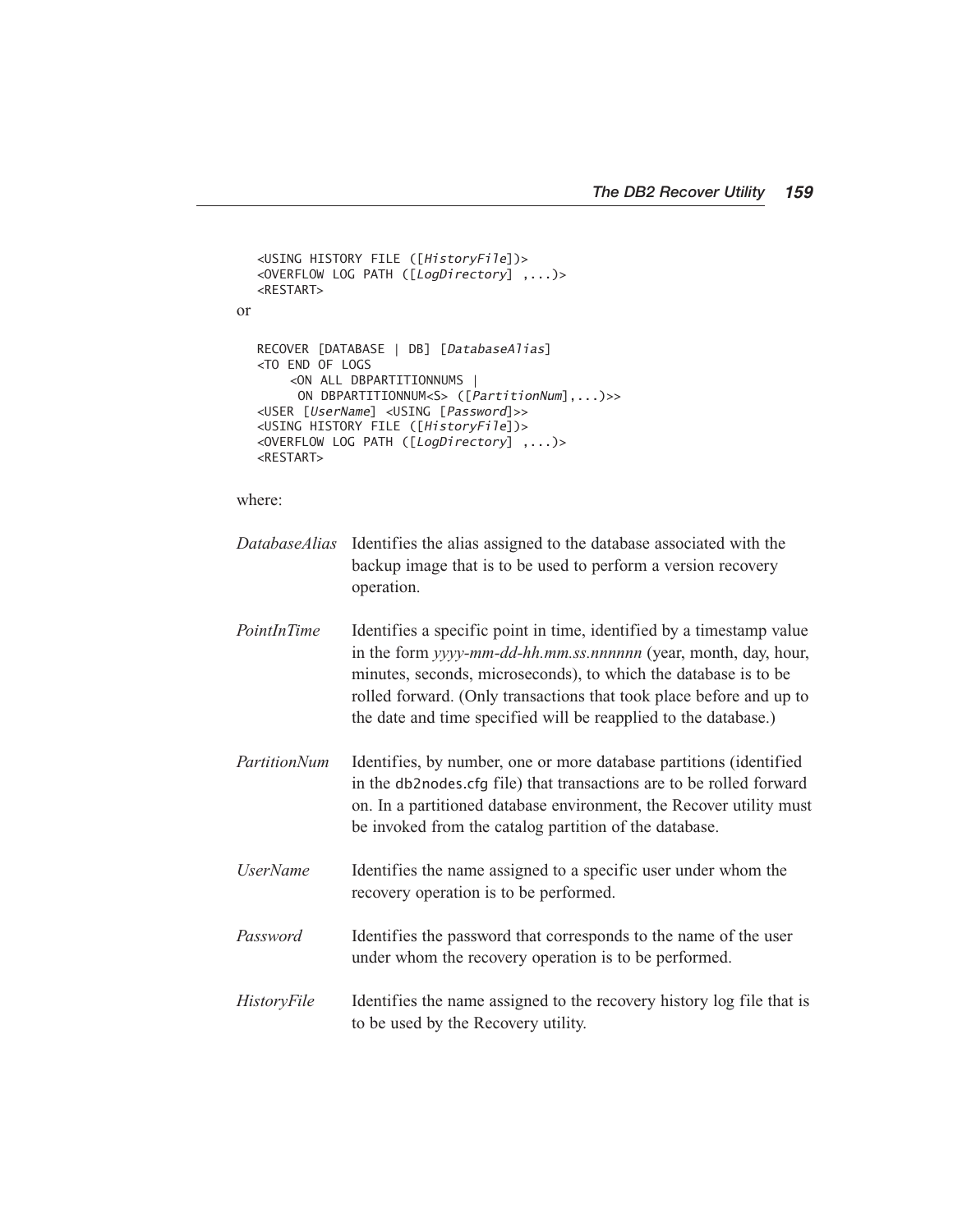*LogDirectory* Identifies the directory that contains offline archived log files that are to be used to perform the roll-forward portion of the recovery operation.

Thus, if you wanted to perform a full recovery operation on a database named SAMPLE (which already exists) using information stored in the recovery history file, you could do so by executing a RECOVER DATABASE command that looks something like this:

RECOVER DATABASE sample TO END OF LOGS

On the other hand, if you wanted to restore a database named SAMPLE and roll it forward to an extremely old point in time that is no longer contained in the current recovery history file, you could do so by executing a RECOVER DATABASE command that looks something like this (assuming you have a copy of an older recovery history file available):

RECOVER DATABASE sample TO 2005-01-31-04.00.00 USING HISTORY FILE (/home/user/old2005files/db2rhist.asc)

It is important to note that if the Recover utility successfully restores a database, but for some reason fails while attempting to roll it forward, the Recover utility will attempt to continue the previous recover operation, without redoing the restore phase. If you want to force the Recover utility to redo the restore phase, you need to execute the RECOVER DATABASE command with the RESTART option specified. There is no way to explicitly restart a recovery operation from a point of failure.

# High Availability Disaster Recovery (HADR)

High availability disaster recovery (HADR) is a DB2 database replication feature that provides a high availability solution for both partial and complete site failures. HADR protects against data loss by replicating data changes from a source database, called the primary, to a target database, called the standby. In an HADR environment, applications can only access the current primary database synchronization with the standby database occurs by rolling forward transaction log data that is generated on the primary database and shipped to the standby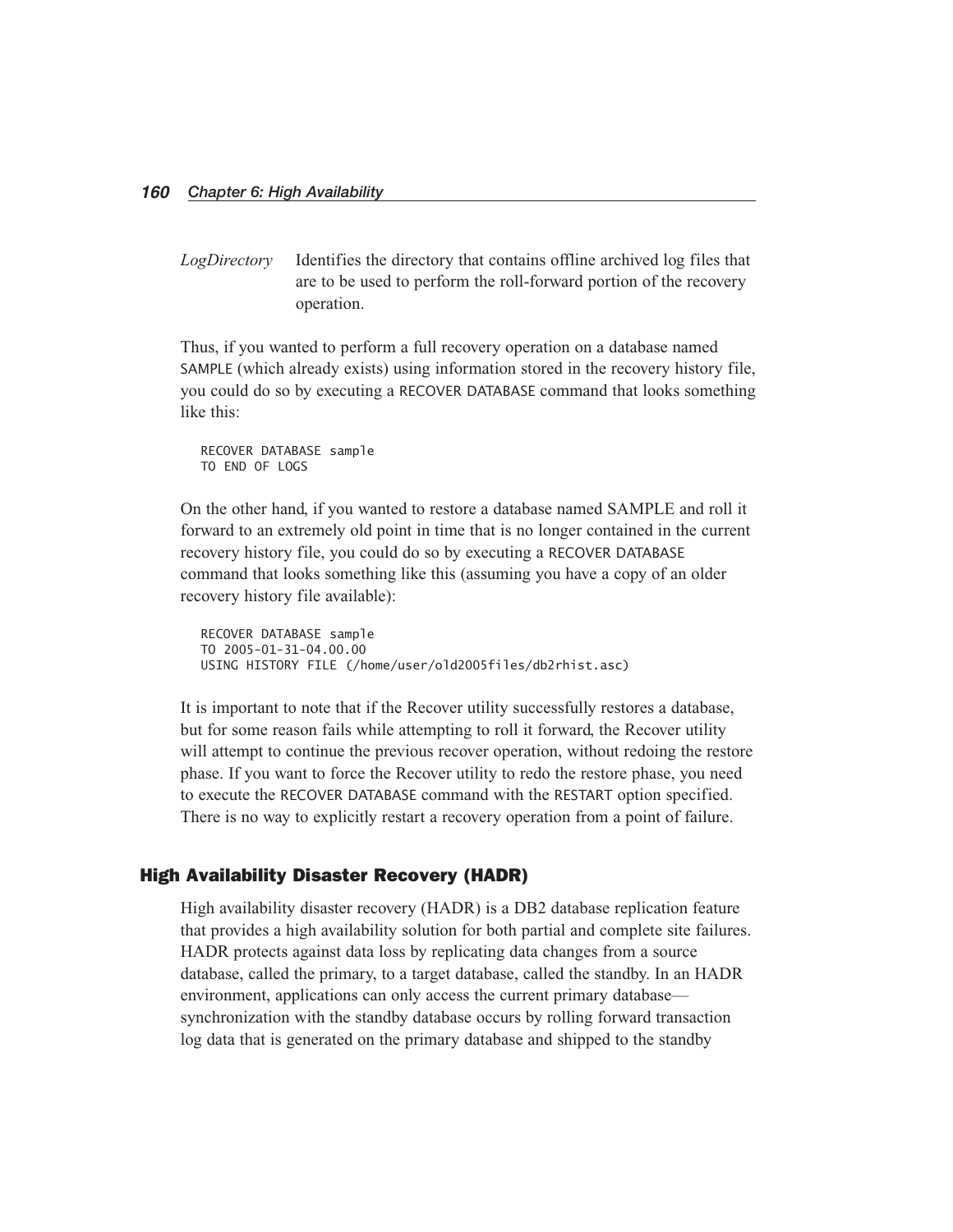database. And with HADR, you can choose the level of protection you want from potential loss of data by specifying one of three synchronization modes: synchronous, near synchronous, or asynchronous.

HADR is designed to minimize the impact to a database system when a partial or a complete site failure occurs. A partial site failure can be caused by a hardware, network, or software (DB2 or operating system) malfunction. Without HADR, a partial site failure requires restarting the server and the instance where one or more DB2 databases reside. The length of time it takes to restart the server and the instance is unpredictable; if the transaction load was heavy at the time of the partial site failure, it can take several minutes before a database is returned to a consistent state and made available for use. With HADR, the standby database can take over in seconds. Furthermore, you can redirect the clients that were using the original primary database to the standby database (which is now the new primary database) by using automatic client reroute or retry logic in the applications that interact with the database. After the failed original primary server is repaired, it can rejoin the HADR pair as a standby database if both copies of the database can be made consistent. And once the original primary database is reintegrated into the HADR pair as the standby database, you can switch the roles so that the original primary database once again functions as the primary database. (This is known as failback operation.)

A complete site failure can occur when a disaster, such as a fire, causes the entire site to be destroyed. Because HADR uses TCP/IP to communicate between a primary and a standby database, the databases can reside it two different locations. For example, your primary database might be located at your head office in one city, whereas your standby database is located at your sales office in another city. If a disaster occurs at the primary site, data availability is maintained by having the remote standby database take over as the primary database.

#### *Requirements for HADR Environments*

To achieve optimal performance with HADR, the system hosting the standby database should consist of the same hardware and software as the system where the primary database resides. If the system hosting the standby database has fewer resources than the system hosting the primary database, the standby database may not be able to keep up with the transaction load generated by the primary database.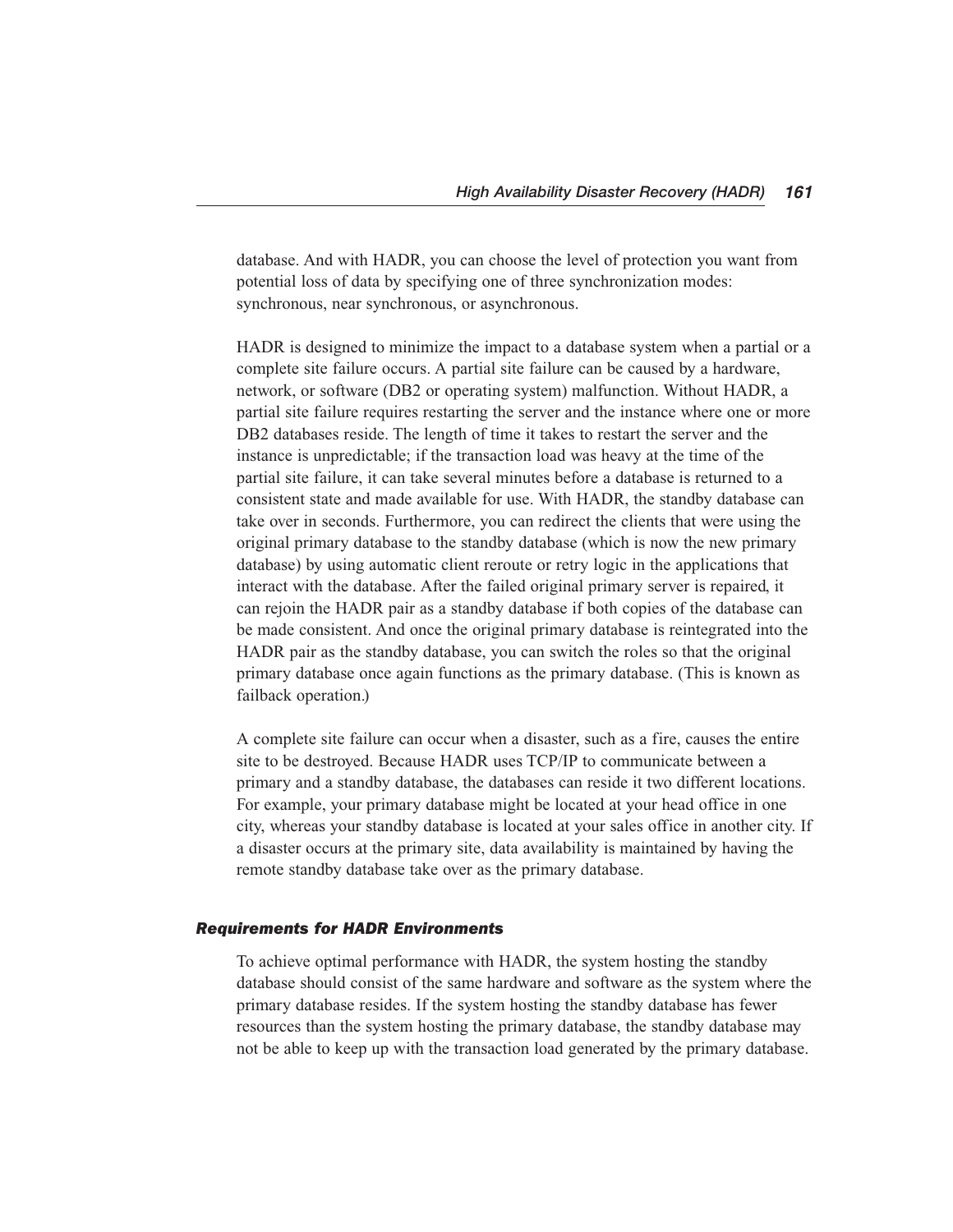This can cause the standby database to fall behind or the performance of the primary database to suffer. But more importantly, if a failover situation occurs, the new primary database may not have the resources needed to adequately service the client applications. And because buffer pool operations performed on the primary database are replayed on the standby database, it is important that the primary and standby database servers have the same amount of memory.

IBM recommends that you use identical host computers for the HADR primary and standby databases. (If possible, they should be manufactured by the same vendor and have the same architecture.) Furthermore, the operating system on the primary and standby database servers should be the same version, including patch level. You can violate this rule for a short time during a rolling upgrade, but use extreme caution when doing so. A TCP/IP interface must also be available between the HADR host machines, and a high-speed, high-capacity network should be used to connect the two.

The DB2 software installed on both the primary and the standby database server must have the same bit size (32 or 64), and the version of DB2 used for the primary and standby databases must be identical; for example, both must be either version 8 or version 9. During rolling upgrades, the modification level (for example, the fix pack level) of the database system for the standby database can be later than that of the primary database for a short while. However, you should not keep this configuration for an extended period of time. The primary and standby databases will not connect to each other if the modification level of the database system for the primary database is later than that of the standby database. Therefore, fix packs must always be applied to the standby database system first.

Both the primary and the standby database must be a single-partition database, and they both must have the same database name; however, they do not have to be stored on the same database path. The amount of storage space allocated for transaction log files should also be the same on both the primary and the standby database server; the use of raw devices for transaction logging is not supported. (Archival logging is performed only by the current primary database.)

Table space properties such as table space name, table space type (DMS, SMS, or Automatic Storage), table space page size, table space size, container path, container size, and container type (raw device, file, or directory) must be identical on the primary and standby databases. When you issue a table space statement such as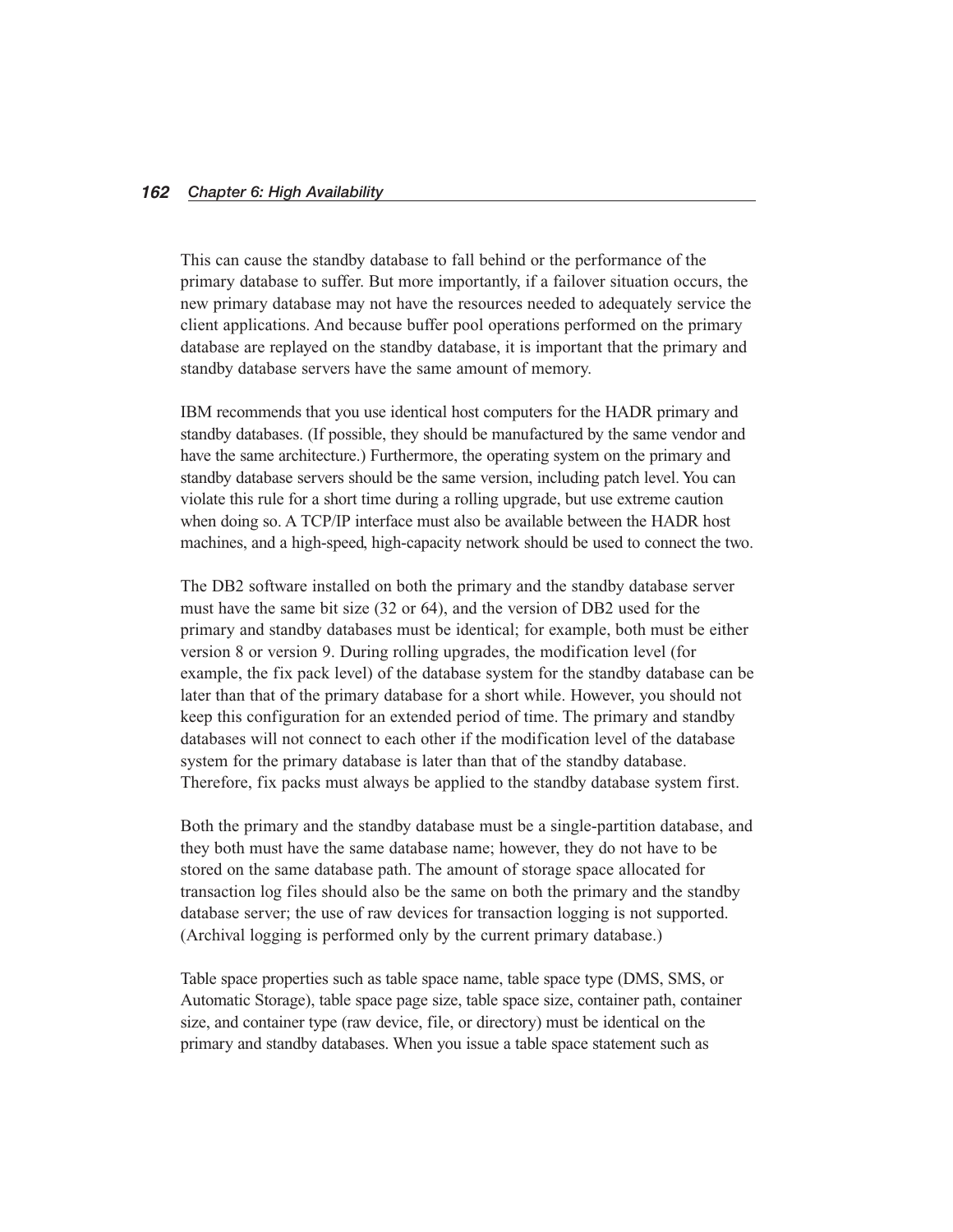CREATE TABLESPACE, ALTER TABLESPACE, or DROP TABLESPACE on the primary database, it is replayed on the standby database. Therefore, you must ensure that the table space containers involved with such statements exist on both systems before you issue the table space statement on the primary database. (If you create a table space on the primary database, and log replay fails on the standby database because the containers are not available, the primary database does not receive an error message stating that the log replay failed.) Automatic storage databases are fully supported, including replication of ALTER DATABASE statements. Similar to table space containers, the storage paths specified must exist on both the primary and the standby server.

Once an HADR environment has been established, the following restrictions apply:

- Reads on the standby database are not supported; clients cannot connect to the standby database.
- Self Tuning Memory Manager (STMM) can be run only on the current primary database.
- Backup operations cannot be performed on the standby database.
- Redirected restore is not supported. That is, HADR does not support redirecting table space containers. However, database directory and log directory changes are supported.
- Load operations with the COPY NO option specified are not supported.

#### *Setting Up an HADR Environment*

The process of setting up an HADR environment is fairly straightforward. After ensuring that the systems to be used as primary and secondary server are identical and that a TCP/IP connection exists between them, you simply perform the following tasks, in the order shown:

1. Determine the host name, host IP address, and the service name or port number for both the primary and the secondary database server.

If a server has multiple network interfaces, ensure that the HADR host name or IP address maps to the intended interface. You will need to allocate separate HADR ports for each protected database—these cannot be the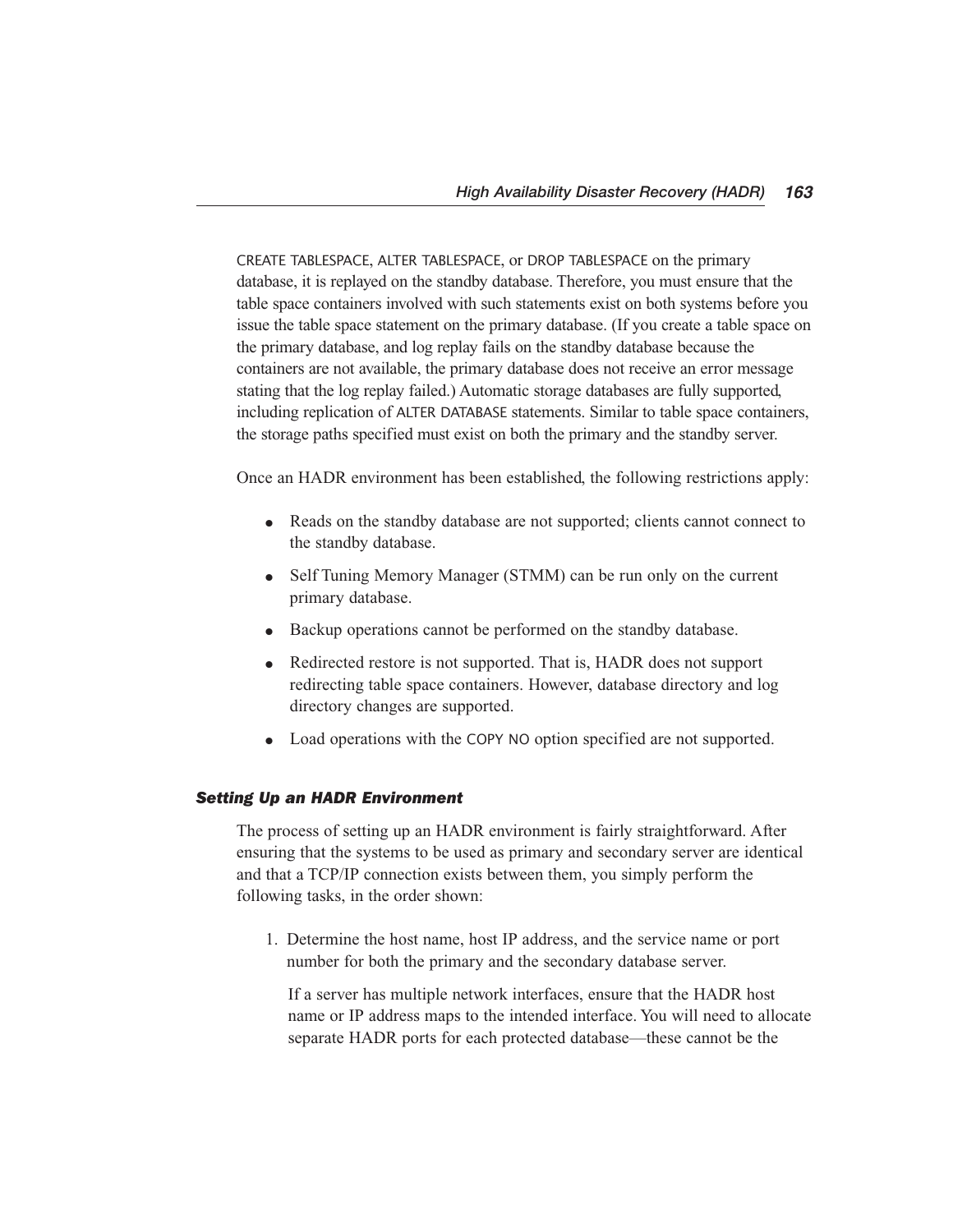same as the ports that have been allocated to the instance. The host name can map to only one IP address.

2. Create the standby database by restoring a backup image or initializing a split mirror copy of the database that is to serve as the primary database.

It is recommended that you do not issue the ROLLFORWARD DATABASE command on the standby database after the restore operation or split mirror initialization. The results of performing a roll-forward recovery operation might differ slightly from replaying the logs on the standby database using HADR. If the primary and standby databases are not identical when HADR is started, an error will occur.

When setting up the standby database using the RESTORE DATABASE command, it is recommended that the REPLACE HISTORY FILE option be used; use of the following options should be avoided: TABLESPACE, INTO, REDIRECT, and WITHOUT ROLLING FORWARD.

3. Set the HADR configuration parameters on both the primary and the standby databases.

After the standby database has been created, but before HADR is started, the HADR configuration parameters shown in Table 7.2 need to be set.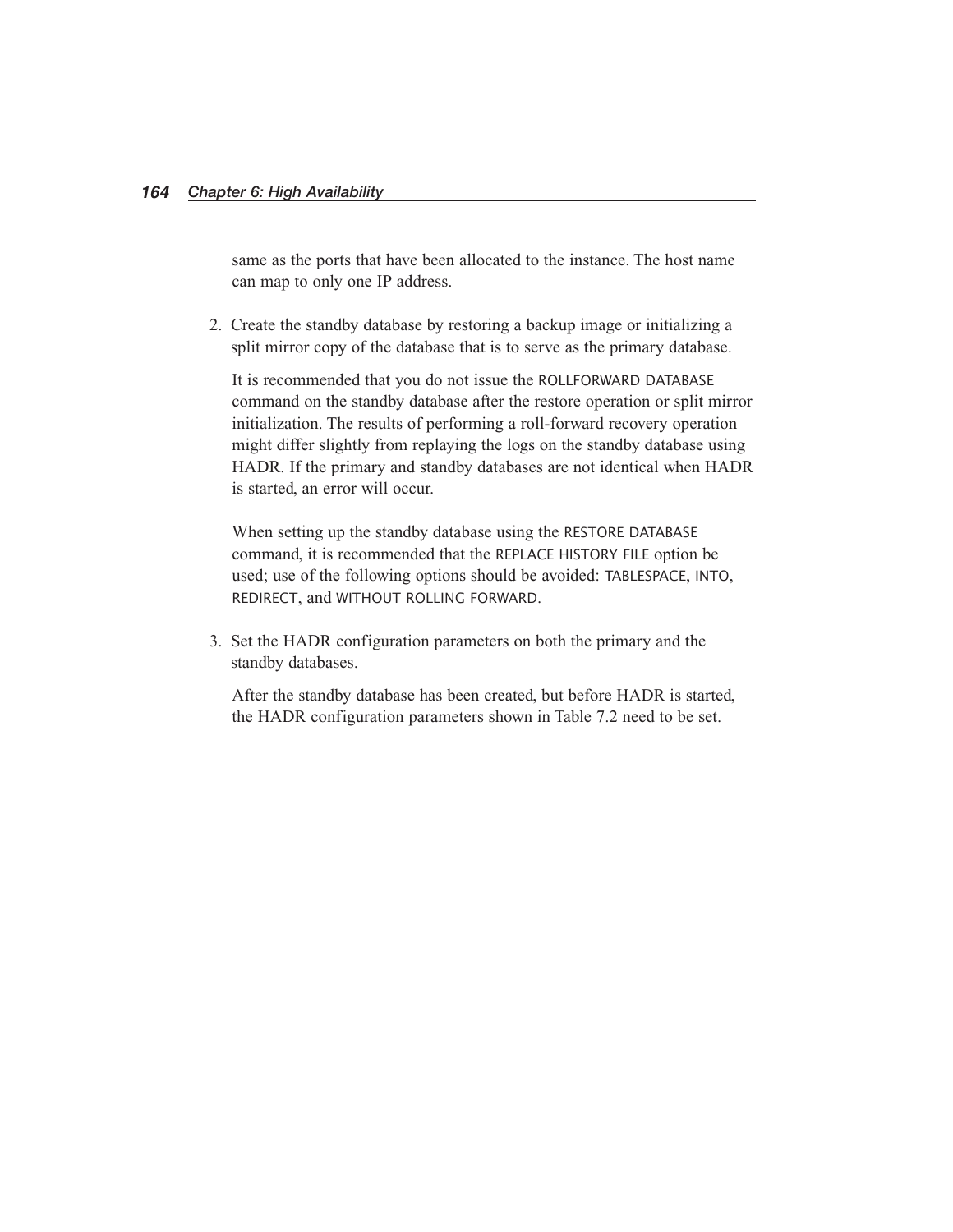| Table 7.2 HADR-Specific Database Configuration Parameters |                                                             |                                                                                                                                                                                                                                                                                                                                                                                                                                                                                                                                                                                                                                                                                                                                                                                              |  |
|-----------------------------------------------------------|-------------------------------------------------------------|----------------------------------------------------------------------------------------------------------------------------------------------------------------------------------------------------------------------------------------------------------------------------------------------------------------------------------------------------------------------------------------------------------------------------------------------------------------------------------------------------------------------------------------------------------------------------------------------------------------------------------------------------------------------------------------------------------------------------------------------------------------------------------------------|--|
| Parameter                                                 | Value Range / Default                                       | Description                                                                                                                                                                                                                                                                                                                                                                                                                                                                                                                                                                                                                                                                                                                                                                                  |  |
| hadr db role                                              | N/A                                                         | Read-only. Indicates the current role of the database,<br>if it is part of a high availability disaster recovery<br>(HADR) environment. Valid values are STANDARD,<br>PRIMARY, or STANDBY.                                                                                                                                                                                                                                                                                                                                                                                                                                                                                                                                                                                                   |  |
|                                                           | hadr local host Any valid character string<br>Default: NULL | Specifies the local host for high availability disaster<br>recovery (HADR) TCP communication. Either a host<br>name or an IP address can be used.                                                                                                                                                                                                                                                                                                                                                                                                                                                                                                                                                                                                                                            |  |
| hadr_local_svc                                            | Any valid character string<br>Default: NULL                 | Specifies the TCP service name or port number for<br>which the local high availability disaster recovery<br>(HADR) process accepts connections.                                                                                                                                                                                                                                                                                                                                                                                                                                                                                                                                                                                                                                              |  |
| hadr_remote_<br>host                                      | Any valid character string<br>Default: NULL                 | Specifies the TCP/IP host name or IP address of the<br>remote high availability disaster recovery (HADR)<br>node.                                                                                                                                                                                                                                                                                                                                                                                                                                                                                                                                                                                                                                                                            |  |
| hadr remote<br>inst                                       | Any valid character string<br>Default: NULL                 | Specifies the instance name of the remote server.<br>Administration tools, such as the Control Center, use<br>this parameter to contact the remote server. High<br>availability disaster recovery (HADR) also checks<br>whether a remote database requesting a connection<br>belongs to the declared remote instance.                                                                                                                                                                                                                                                                                                                                                                                                                                                                        |  |
| hadr remote<br><b>SVC</b>                                 | Any valid character string<br>Default: NULL                 | Specifies the TCP service name or port number that<br>will be used by the remote high availability disaster<br>recovery (HADR) node.                                                                                                                                                                                                                                                                                                                                                                                                                                                                                                                                                                                                                                                         |  |
| hadr syncmode                                             | SYNC, NEARSYNC, ASYNC<br>Default: NEARSYNC                  | Specifies the synchronization mode to use for high<br>availability disaster recovery (HADR). This determines<br>how primary log writes are synchronized with the<br>standby database when the systems are in peer<br>state. Valid values for this configuration parameter<br>are SYNC (this mode provides the greatest protection<br>against transaction loss, but at a higher cost of<br>transaction response time), NEARSYNC (this mode<br>provides somewhat less protection against<br>transaction loss, in exchange for a shorter transaction<br>response time than that of SYNC mode), and ASYNC<br>(this mode has the highest probability of transaction<br>loss in the event of primary failure, in exchange for<br>the shortest transaction response time among the<br>three modes). |  |
| hadr timeout                                              | 1-4,294,967,295<br>Default: 120                             | Specifies the time (in seconds) that the high<br>availability disaster recovery (HADR) process waits<br>before considering a communication attempt to have<br>failed.                                                                                                                                                                                                                                                                                                                                                                                                                                                                                                                                                                                                                        |  |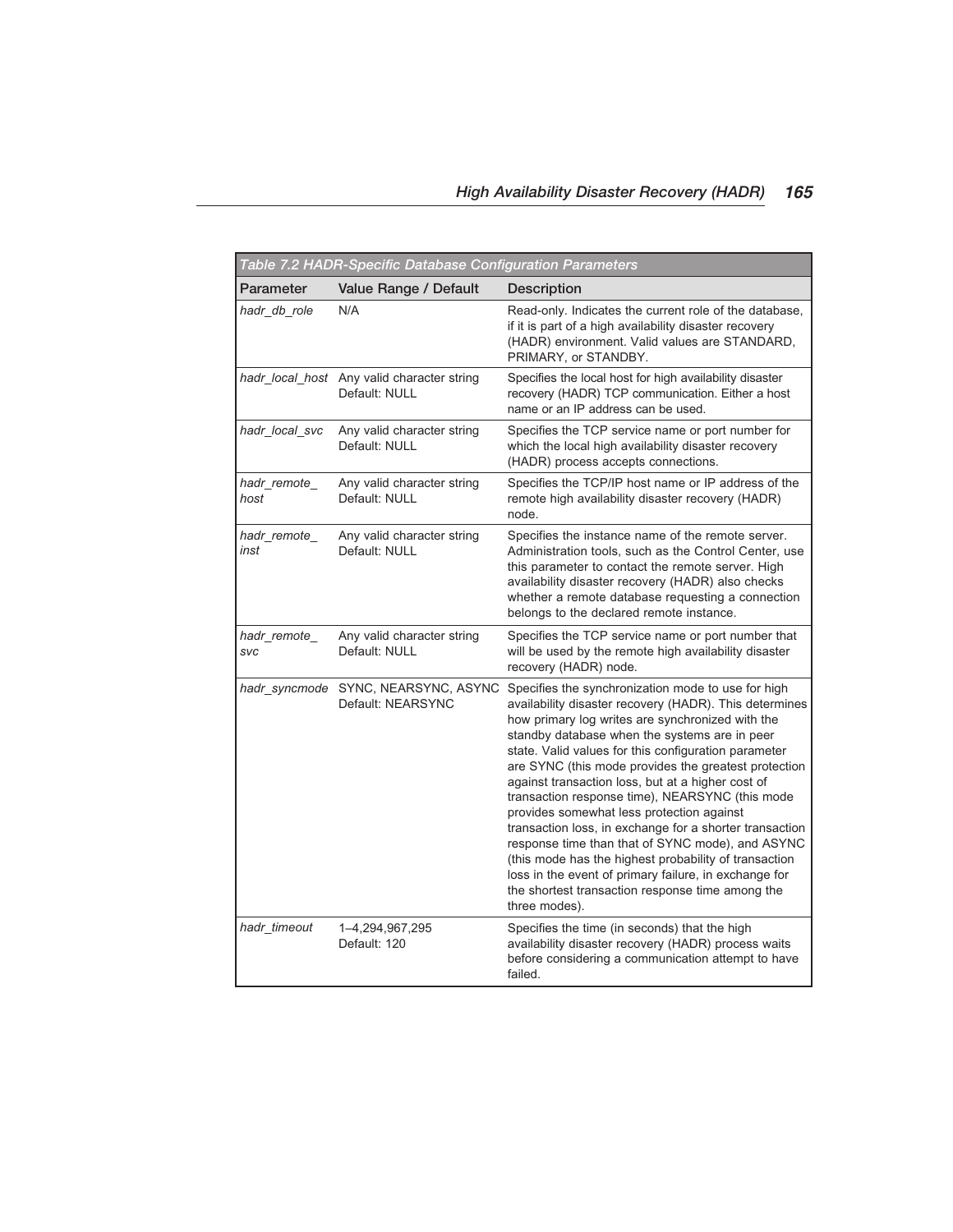4. Connect to the standby instance and start HADR on the standby database.

HADR is started by executing the START HADR command. The basic syntax for this command is:

START HADR ON [DATABASE | DB] [DatabaseAlias] <USER [UserName] <USING [Password]>> AS [PRIMARY <BY FORCE> | SECONDARY]

where:

| <i>DatabaseAlias</i> | Identifies the alias assigned to the database for which<br>HADR is to be started.                     |
|----------------------|-------------------------------------------------------------------------------------------------------|
| <i>UserName</i>      | Identifies the name assigned to a specific user under<br>whom HADR is to be started.                  |
| Password             | Identifies the password that corresponds to the name of<br>the user under whom HADR is to be started. |

Thus, if you wanted to start HADR on a database named SAMPLE and indicate that it is to act as a standby database, you could do so by executing a START HADR command that looks something like this:

START HADR ON DATABASE sample AS STANDBY

5. Connect to the primary instance and start HADR on the primary database.In this case, you would execute a START HADR command that looks something like this:

START HADR ON DATABASE sample AS PRIMARY

You can also set up an HADR environment using the Set Up HADR Databases Wizard, which can be activated by selecting the High Availability Disaster Recovery action from the Databases menu found in the Control Center. Figure 6–5 shows how the first page of the Set Up HADR Databases Wizard might look immediately after it is activated.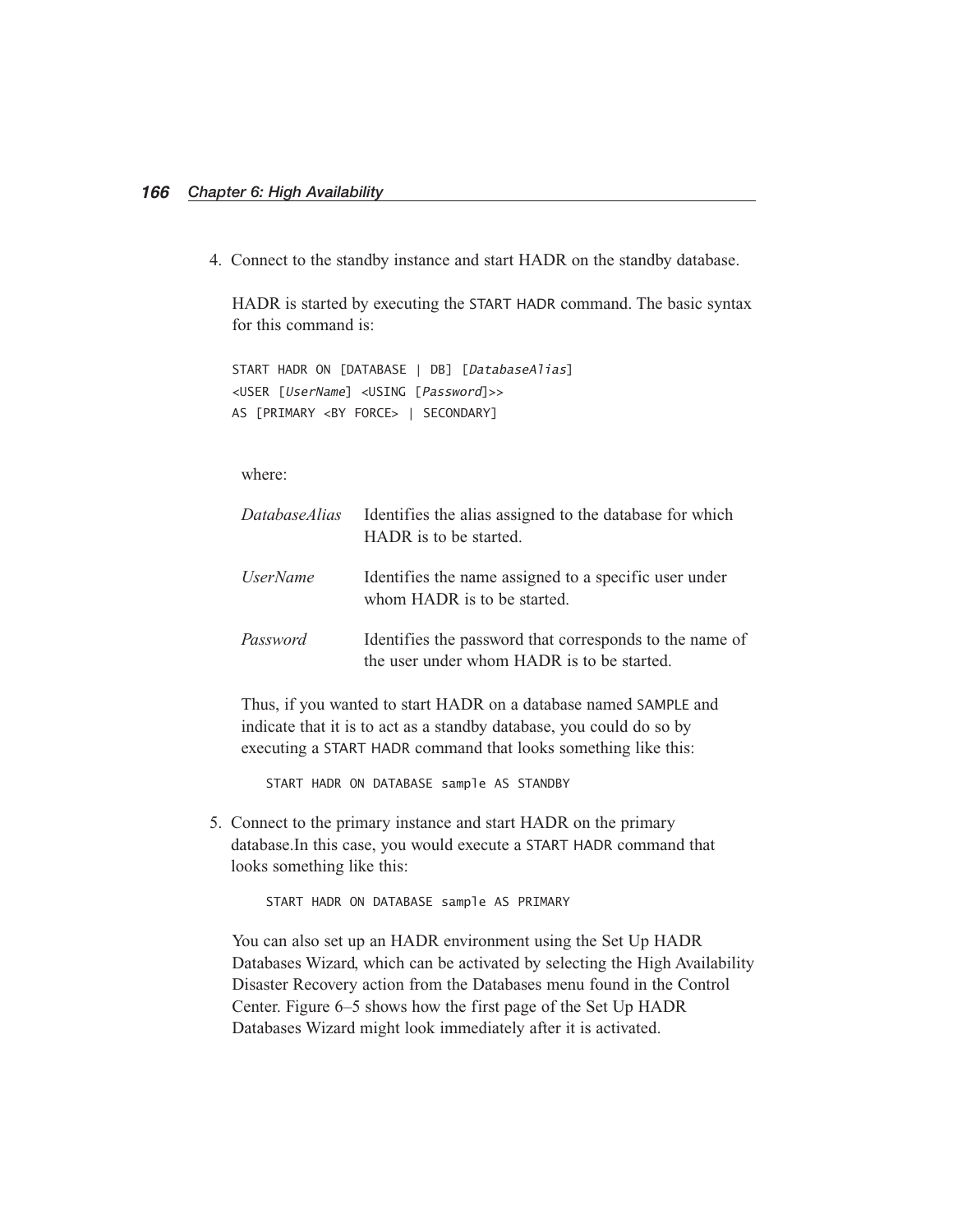|                                                           | Set Up High Availability Disaster Recovery (HADR) Databases                                                                                                                                                                                                                                                   |
|-----------------------------------------------------------|---------------------------------------------------------------------------------------------------------------------------------------------------------------------------------------------------------------------------------------------------------------------------------------------------------------|
|                                                           |                                                                                                                                                                                                                                                                                                               |
| 1. Introduction                                           | Introduction                                                                                                                                                                                                                                                                                                  |
| 2. Primary Dat<br>3. Standby Da                           | This wizard helps you configure the primary and standby databases to enable High Availability Disaster Recovery (HADR) for use during<br>partial and complete site failures. You can start HADR on the designated databases when you complete this wizard or at a later time.                                 |
| 4. Backup Ima<br>5. Restore dat                           | Important                                                                                                                                                                                                                                                                                                     |
| <b>6. Copy Objects</b><br>. TCP/IP Para<br>B. Client Rero | The wizard might prompt you to provide data to update the TCP/IP services files on the primary and standby<br>systems with the HADR service name and port number. Before you continue, ensure that you have access<br>authority to update these services files. For more information, read the Task overview. |
| 9. Synchroniz.<br>10. Summary                             | To continue, click Next.                                                                                                                                                                                                                                                                                      |
|                                                           |                                                                                                                                                                                                                                                                                                               |
|                                                           |                                                                                                                                                                                                                                                                                                               |
|                                                           |                                                                                                                                                                                                                                                                                                               |
|                                                           |                                                                                                                                                                                                                                                                                                               |
|                                                           |                                                                                                                                                                                                                                                                                                               |
|                                                           | Next $\blacktriangleright$<br>Finish<br>Cancel                                                                                                                                                                                                                                                                |

*Figure 6–5: The first page of the Set Up HADR Databases Wizard.*

Once an HADR environment has been established, the following operations will be replicated automatically in the standby database whenever they are performed on the primary database:

- Execution of Data Definition Language (DDL) statements (CREATE, ALTER, DROP)
- Execution of Data Manipulation Language (DML) statements (INSERT, UPDATE, DELETE)
- Buffer pool operations
- Table space operations (as well as storage-related operations performed on automatic storage databases)
- Online reorganization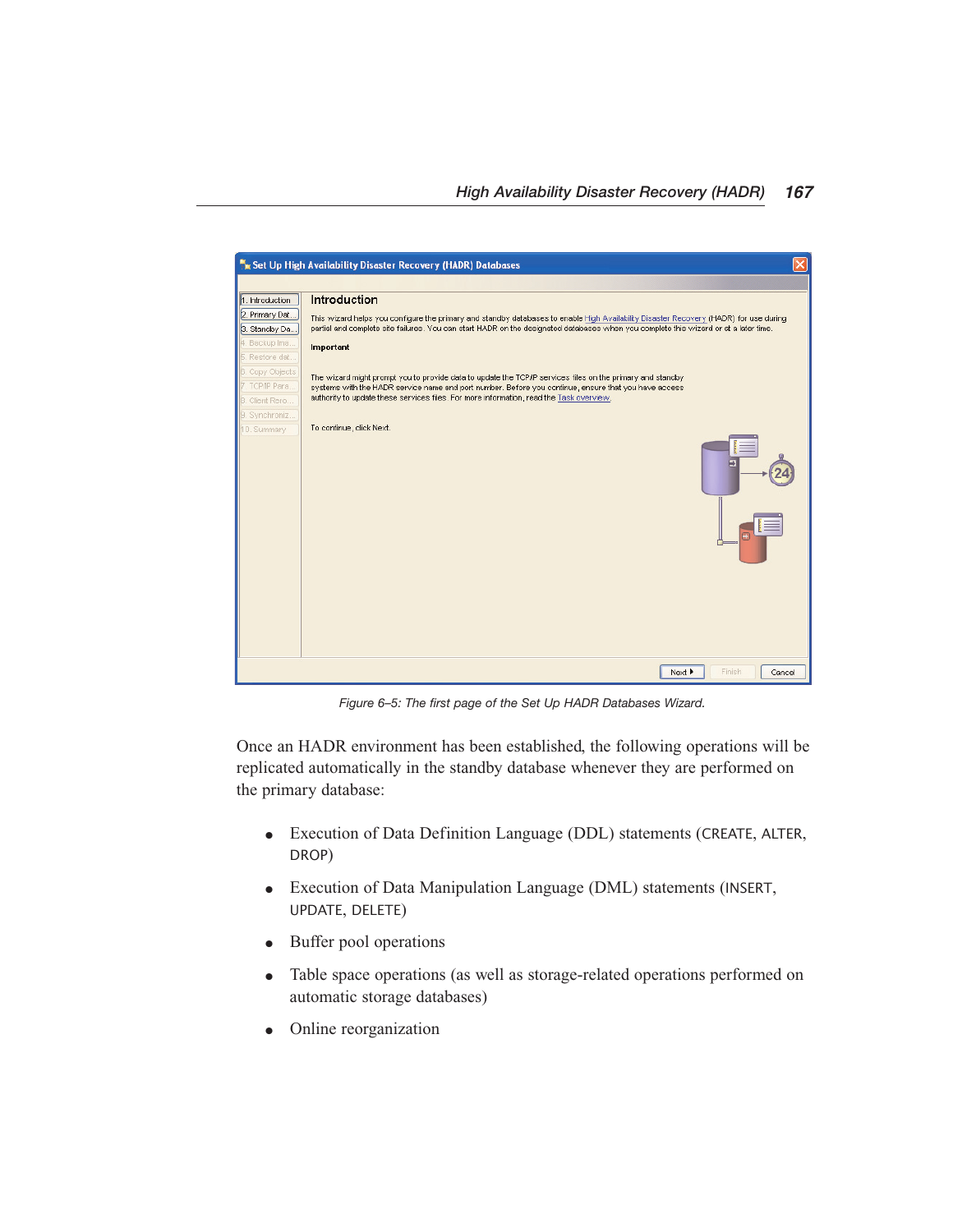- Offline reorganization
- Changes to metadata for stored procedures and user-defined functions (UDFs)

HADR does not replicate stored procedure and UDF object and library files. If this type of replication is needed, you must physically create the files on identical paths on both the primary and standby databases. (If the standby database cannot find the referenced object or library file, the stored procedure or UDF invocation will fail on the standby database.)

Non-logged operations, such as changes to database configuration parameters and to the recovery history file, are not replicated to the standby database.

### *Automatic Client Reroute and HADR*

Automatic client reroute is a DB2 feature that allows client applications to recover from a loss of communication with the server so that the application can continue its work with minimal interruption. (If automatic client reroute is not enabled, client applications will receive an error message indicating that a connect attempt has failed due to a timeout and no further attempts will be made to establish a connection with the server.) However, rerouting is possible only when an alternate database location has been specified at the server and the TCP/IP protocol is used.

The automatic client reroute feature can be used with HADR to make client applications connect to the new primary database immediately after a takeover operation. In fact, if you set up HADR using the Set Up High Availability Disaster Recovery (HADR) Databases Wizard, automatic client reroute is enabled by default. If you set up HADR manually, you can enable the automatic client reroute feature by executing the UPDATE ALTERNATE SERVER FOR DATABASE command; automatic client reroute does not use the values stored in the *hadr\_remote\_host* and *hadr\_remote\_svc* database configuration parameters.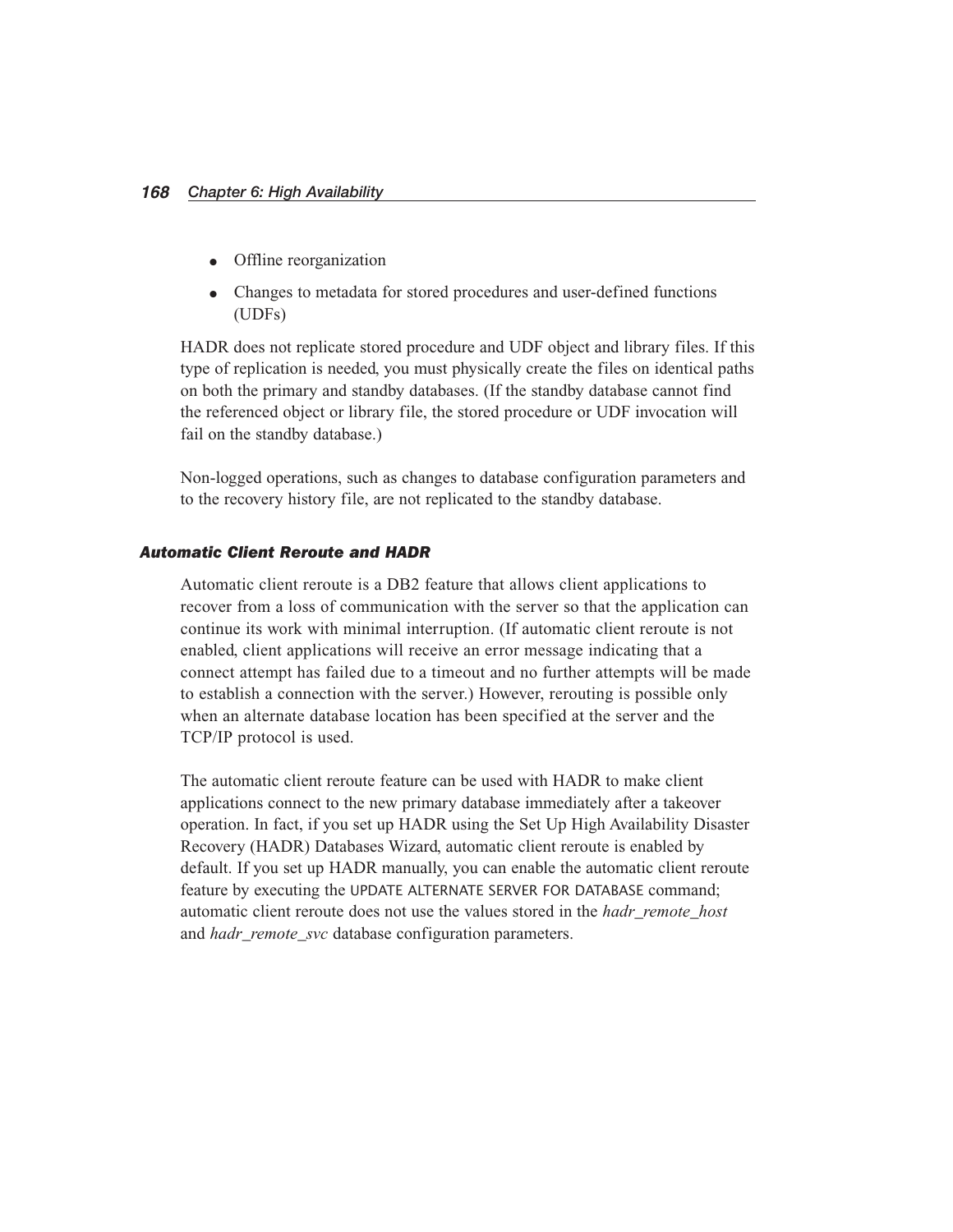For example, suppose you have cataloged a database named SALES on a client workstation as being located at host named SVR1. Database SALES is the primary database in an HADR environment and its corresponding standby database, also named SALES, resides on host named SVR2 and listens on port number 456. To enable automatic client reroute, you simply specify an alternate server for the SALES database stored on host SVR1 by executing the following command:

UPDATE ALTERNATE SERVER FOR DATABASE sales USING HOSTNAME svr2 PORT 456

Once this command is executed, the client must connect to host SVR1 to obtain the alternate server information. Then, if a communication error occurs between the client and the SALES database at host SVR1, the client will first attempt to reconnect to the SALES database on host SVR1. If this fails, the client will then attempt to establish a connection with the standby SALES database located on host SVR2.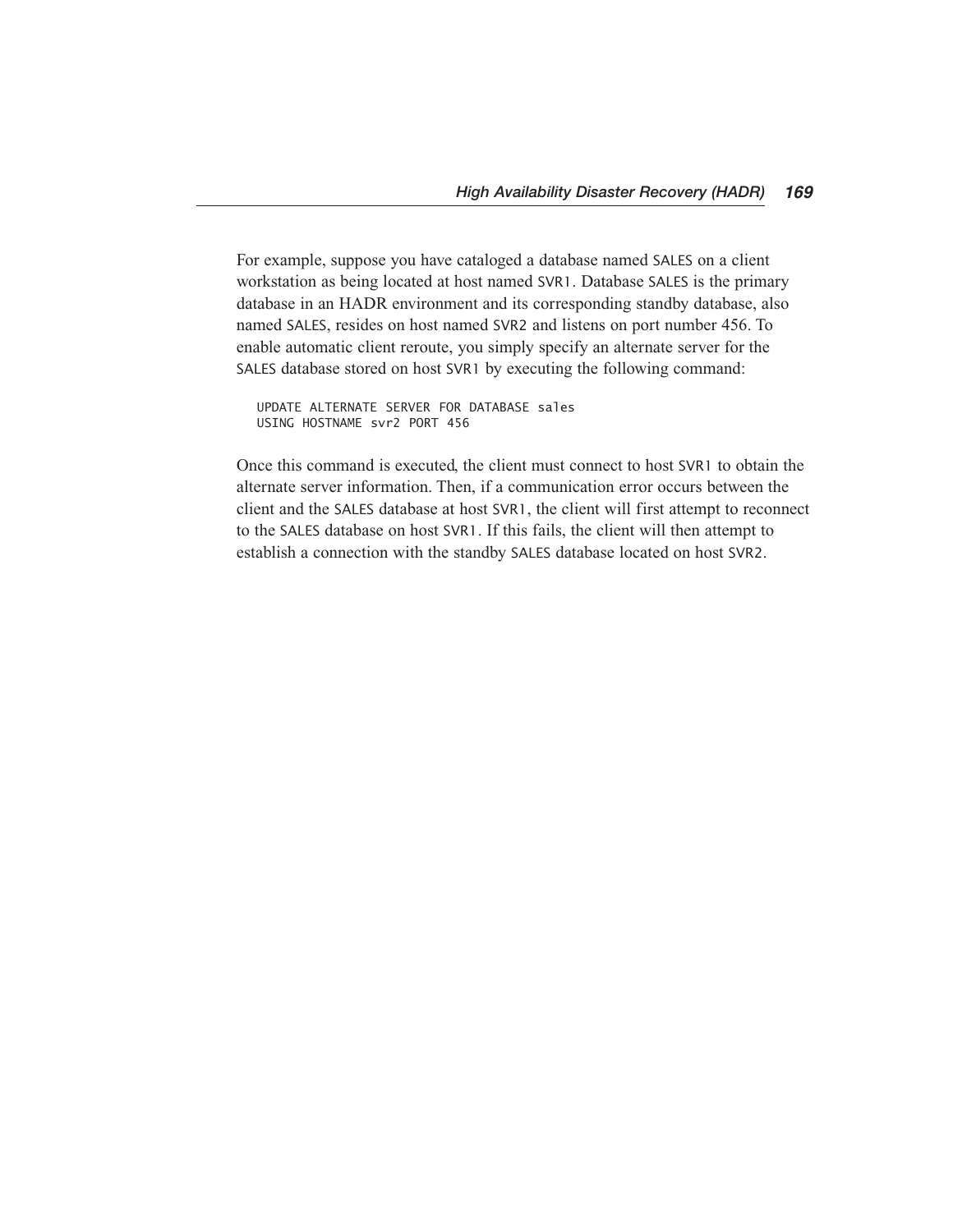# Practice Questions

#### **Question 1**

Which of the following is NOT a valid statement about the RECOVER DATABASE *command?*

- ❍ *A. The* RECOVER DATABASE *command performs the necessary restore and roll-forward operations to recover a database.*
- ❍ *B. The* RECOVER DATABASE *command only rolls a database forward to the end of logs; it cannot roll forward to a specific point in time.*
- ❍ *C. The* RECOVER DATABASE *command can only be used successfully if the recovery history file for the database is available.*
- ❍ *D. The* RECOVER DATABASE *command cannot continue a previously unsuccessful recover operation from the point of failure; if a failure occurs, the recovery operation must be performed again.*

#### **Question 2**

*Which of the following statements is NOT true regarding the use of the* RECOVER DATABASE *command in a partitioned database environment?*

- ❍ *A. If the recovery operation is to a specific point in time, it affects all partitions found in the db2nodes.cfg file.*
- ❍ *B. If the recovery operation is to the end of logs, it only affects the partitions that are specified with the* RECOVER DATABASE *command.*
- ❍ *C. The* RECOVER DATABASE *command can be invoked from any database partition provided it is prefixed with db2\_all.*
- ❍ *D. The* RECOVER DATABASE *command can only be used successfully if the recovery history file for the database is available.*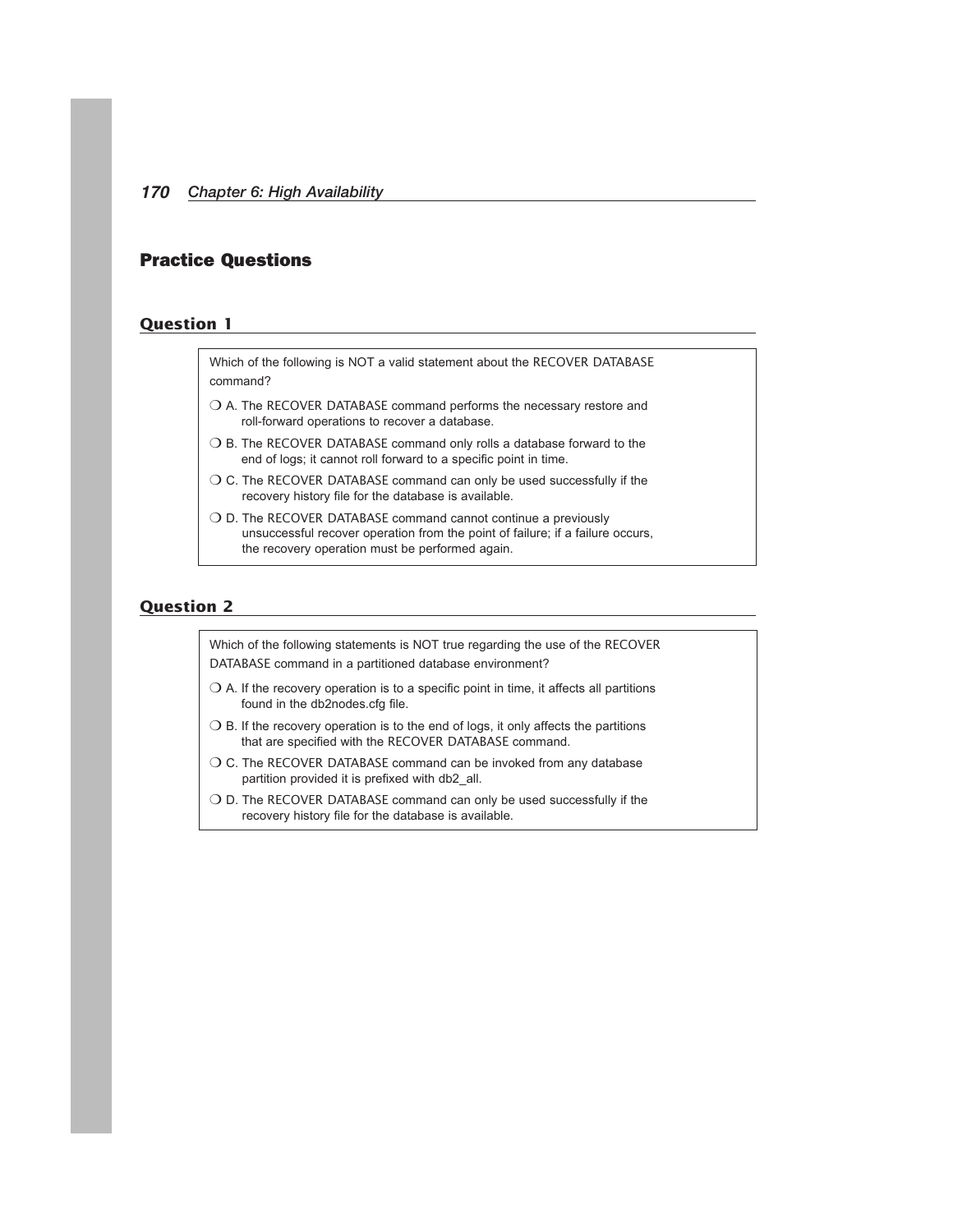#### **Question 3**

*Given two servers named* SVR1 *and* SVR2 *with a database named* SALES *on* SRV1*, in what order should the following steps be performed to set up an HADR environment using SRV2 as a standby server?*

- *a) Backup the* SALES *database on* SVR1*.*
- *b) Determine the host name, host IP address, and the service name or port number for* SVR1 *and* SVR2*.*
- *c) Start HADR on* SVR2*.*
- *d) Set the HADR configuration parameters on* SVR1 *and* SVR2*.*
- *e) Restore the* SALES *database on* SVR2*.*
- *f) Start HADR on* SVR1*.*
- ❍ *A. b, a, e, d, f, c*
- ❍ *B. b, d, f, c, a, e*
- ❍ *C. b, a, e, d, c, f*
- ❍ *D. f, c, b, d, a, e*

#### **Question 4**

*Which of the following is NOT an operation that is replicated in an HADR environment?*

- ❍ *A. Database configuration changes*
- ❍ *B. Execution of Data Definition Language (DDL) statements*
- ❍ *C. Online table reorganizations*
- ❍ *D. Execution of Data Manipulation Language (DML) statements*

#### **Question 5**

*Which of the following is NOT supported in an HADR environment?*

- ❍ *A. Automatic client reroute*
- ❍ *B. Automatic storage databases*
- ❍ *C. Write operations to the standby database*
- ❍ *D. Single partitioned databases*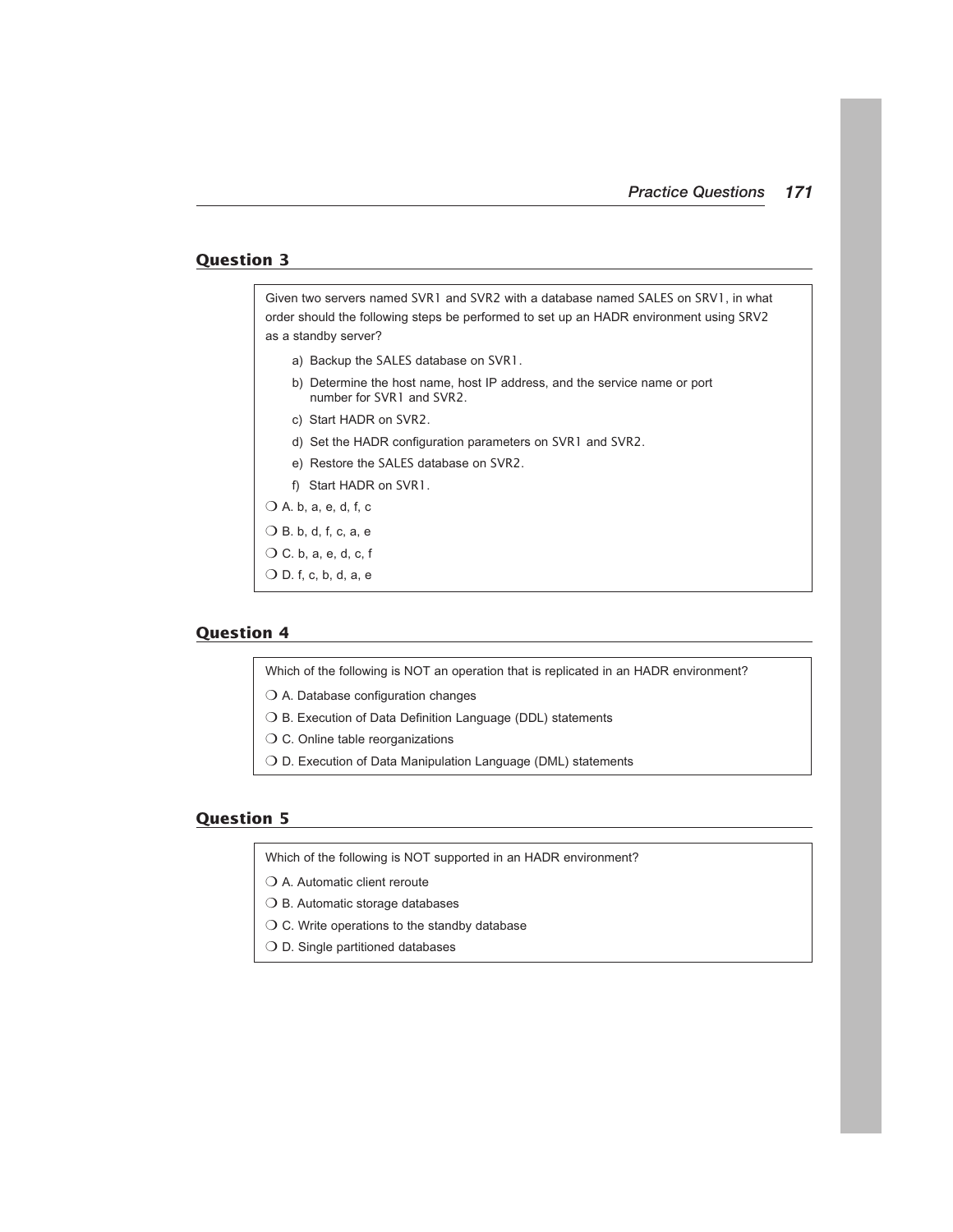# **Question 6**

*Which of the following is NOT a requirement for an HADR environment?*

- ❍ *A. The operating system on the primary server and the standby server must be the same (including fix pack level).*
- ❍ *B. The database path on the primary server and the standby server must be the same.*
- ❍ *C. The DB2 software version and bit size (32 or 64) used on the primary server and the standby server must be the same.*
- ❍ *D. Table spaces and table space containers on the primary server and the standby server must be identical.*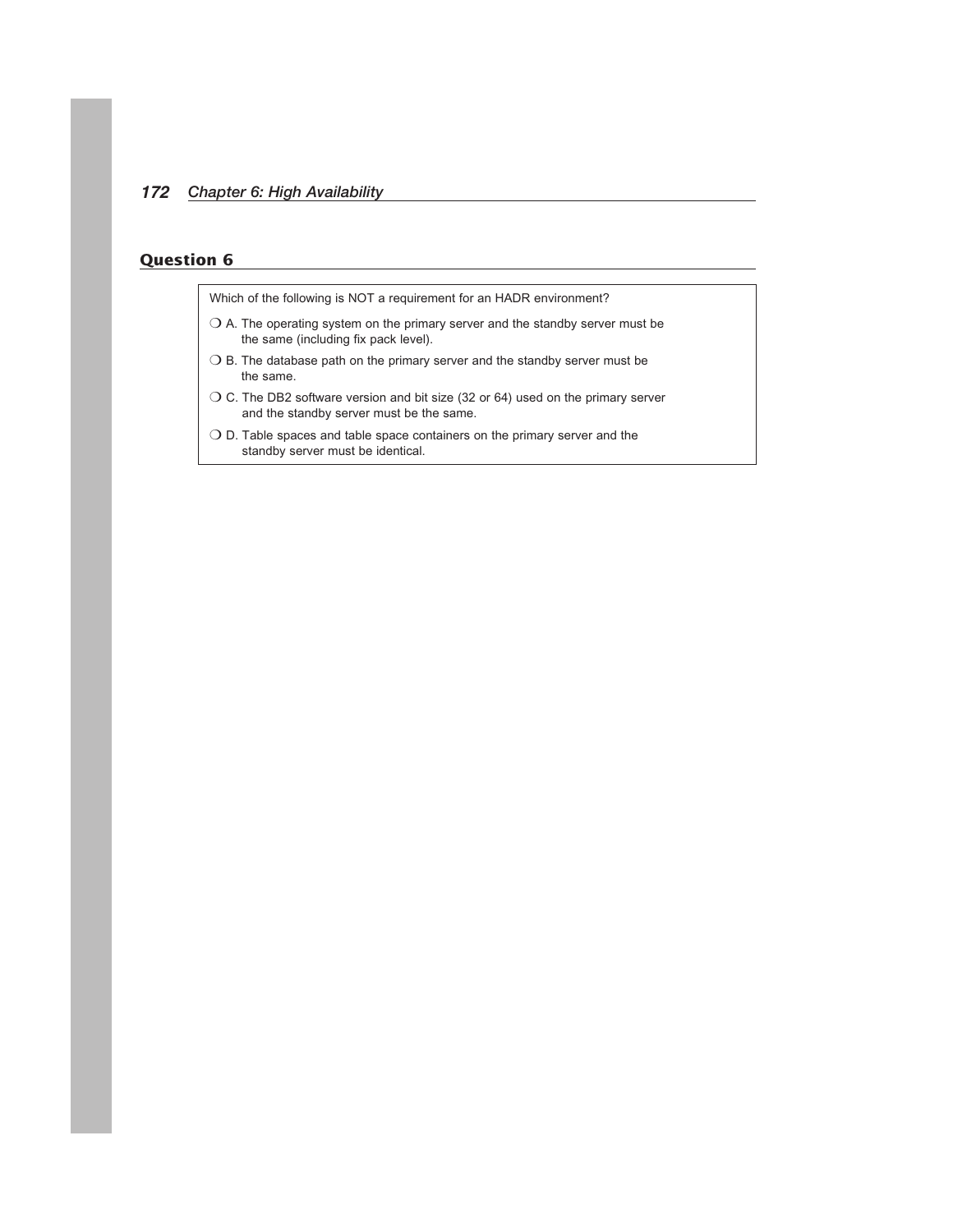#### Answers

#### **Question 1**

The correct answer is **B**. The Recover utility performs the necessary restore and roll-forward operations to recover a database to a specific point in time, based on information found in the recovery history file. (The Recovery utility is invoked by executing the RECOVER DATABASE command.) If the Recover utility successfully restores a database, but for some reason fails while attempting to roll it forward, the entire recovery operation must be performed again. There is no way to restart a recovery operation from a point of failure.

#### **Question 2**

The correct answer is **C**. In a partitioned database environment, the Recover utility must be invoked from the catalog partition of the database.

#### **Question 3**

The correct answer is **C**. After ensuring the systems to be used as primary and secondary server are identical and that a TCP/IP connection exists between them, you can establish an HADR environment by performing the following tasks, in the order shown:

- 1. Determine the host name, host IP address, and the service name or port number for both the primary and the secondary database server.
- 2. Create the standby database by restoring a backup image or initializing a split mirror copy of the database that is to serve as the primary database.
- 3. Set the HADR configuration parameters on both the primary and the standby databases.
- 4. Connect to the standby instance and start HADR on the standby database.
- 5. Connect to the primary instance and start HADR on the primary database.